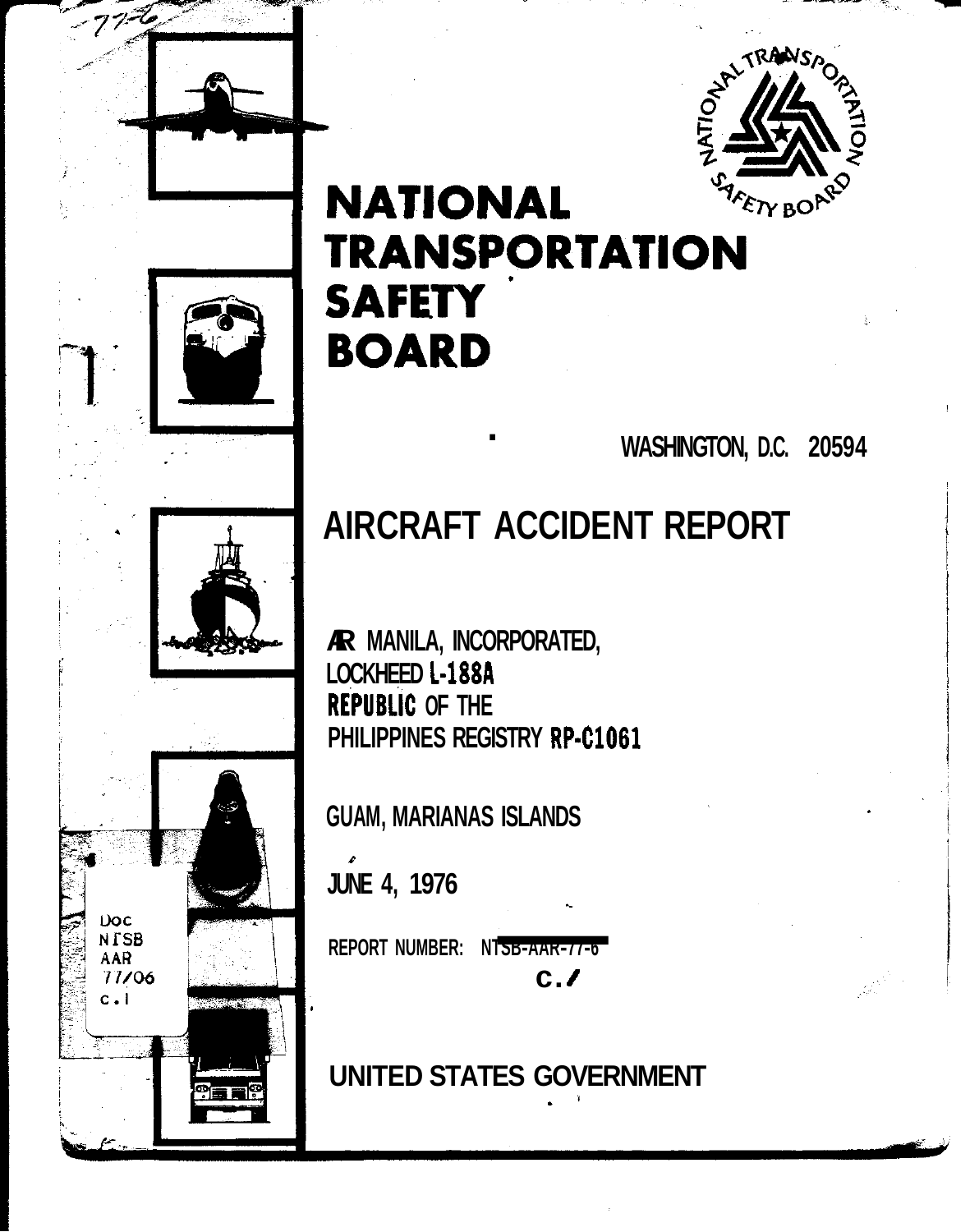|                                                                                                        |                                                                                                                                                                                                                                                                                                                                                                                                                                                                                                                                                                                                                                                                                                                                                                                                                                                                                                                                                                                                                                                                                                                                                                                                                                                                                                                                                         | TECHNICAL REPORT DOCUMENTATION PAGE                                                                                                                                 |
|--------------------------------------------------------------------------------------------------------|---------------------------------------------------------------------------------------------------------------------------------------------------------------------------------------------------------------------------------------------------------------------------------------------------------------------------------------------------------------------------------------------------------------------------------------------------------------------------------------------------------------------------------------------------------------------------------------------------------------------------------------------------------------------------------------------------------------------------------------------------------------------------------------------------------------------------------------------------------------------------------------------------------------------------------------------------------------------------------------------------------------------------------------------------------------------------------------------------------------------------------------------------------------------------------------------------------------------------------------------------------------------------------------------------------------------------------------------------------|---------------------------------------------------------------------------------------------------------------------------------------------------------------------|
| T. Report No.<br>NTSB-AAR-77-6                                                                         | 2. Government Accession No.                                                                                                                                                                                                                                                                                                                                                                                                                                                                                                                                                                                                                                                                                                                                                                                                                                                                                                                                                                                                                                                                                                                                                                                                                                                                                                                             | 3. Recipient's Catalog No.                                                                                                                                          |
| 4 Title and Subtitle Aircraft Accident Report -<br>14ir Manila, Inc., Lockheed L-188A, Republic of the |                                                                                                                                                                                                                                                                                                                                                                                                                                                                                                                                                                                                                                                                                                                                                                                                                                                                                                                                                                                                                                                                                                                                                                                                                                                                                                                                                         | 5. Report Date<br>September 26, 1977                                                                                                                                |
| June 4, 1976                                                                                           | Philippines Registry RP-C1061, Guam, Marianas Islands                                                                                                                                                                                                                                                                                                                                                                                                                                                                                                                                                                                                                                                                                                                                                                                                                                                                                                                                                                                                                                                                                                                                                                                                                                                                                                   | 6. Performing Organization<br>Code                                                                                                                                  |
| 7. Author(s)                                                                                           |                                                                                                                                                                                                                                                                                                                                                                                                                                                                                                                                                                                                                                                                                                                                                                                                                                                                                                                                                                                                                                                                                                                                                                                                                                                                                                                                                         | 3. Performing Organization<br>Report No.                                                                                                                            |
| 9. Performing Organization Name and Address                                                            |                                                                                                                                                                                                                                                                                                                                                                                                                                                                                                                                                                                                                                                                                                                                                                                                                                                                                                                                                                                                                                                                                                                                                                                                                                                                                                                                                         | TO VOIX UNIT NO.<br>2026                                                                                                                                            |
| National Transportation Safety Board<br>Bureau of Accident Investigation                               |                                                                                                                                                                                                                                                                                                                                                                                                                                                                                                                                                                                                                                                                                                                                                                                                                                                                                                                                                                                                                                                                                                                                                                                                                                                                                                                                                         | 11. Contract or Grant No.                                                                                                                                           |
| Washington, D.C.<br>20594                                                                              |                                                                                                                                                                                                                                                                                                                                                                                                                                                                                                                                                                                                                                                                                                                                                                                                                                                                                                                                                                                                                                                                                                                                                                                                                                                                                                                                                         | 13. Type of Report and<br>Period Covered                                                                                                                            |
| 12. Sponsoring Agency Name and Address<br>NATIONAL TRANSPORTATION SAFETY BOARD                         |                                                                                                                                                                                                                                                                                                                                                                                                                                                                                                                                                                                                                                                                                                                                                                                                                                                                                                                                                                                                                                                                                                                                                                                                                                                                                                                                                         | Aircraft Accident Report<br>June 4, 1976                                                                                                                            |
| Washington, D. C. $20594$                                                                              |                                                                                                                                                                                                                                                                                                                                                                                                                                                                                                                                                                                                                                                                                                                                                                                                                                                                                                                                                                                                                                                                                                                                                                                                                                                                                                                                                         | T4,SponsorTng Agency Code                                                                                                                                           |
|                                                                                                        |                                                                                                                                                                                                                                                                                                                                                                                                                                                                                                                                                                                                                                                                                                                                                                                                                                                                                                                                                                                                                                                                                                                                                                                                                                                                                                                                                         |                                                                                                                                                                     |
|                                                                                                        | 16. Abstract At 1447:48 Greenwich mean time on June 4, 1976, Air Manila Flight 702<br>crashed while attempting to takeoff from runway 6L at the Agana Naval Air Station,                                                                                                                                                                                                                                                                                                                                                                                                                                                                                                                                                                                                                                                                                                                                                                                                                                                                                                                                                                                                                                                                                                                                                                                |                                                                                                                                                                     |
| Guam.<br>Clebris when the aircraft's fuel exploded.                                                    | When the aircraft lifted off the 10,015-foot runway, the No. 3 propeller<br>fieathered. The aircraft Climbed to between 75 and 100 feet, flew level for 1,600<br>fieet, and then struck gradually rising terrain in a tail-low attitude 4,300 feet<br>beyond the end of the runway. The aircraft dragged along the brow of the hill,<br>dropped off a 13-foot embankment, crashed through a chain link perimeter fence of<br>Agana NAS, slid across a highway, struck a moving automobile and burst into flames.<br>The aircraft came to rest in a vacant area that was surrounded by six houses.<br>driver of the automobile, 12 crewmembers, and 33 passengers aboard the aircraft were<br>killed. A woman and her young son, who were standing outside their residence just<br>south of the impact site, were seriously injured by the intense heat and flying<br>The National Transportation Safety Board determines that the probable cause of<br>this accident was the loss of climb capability after the crew retracted the flaps at<br>too low an altitude to clear the rising terrain. The flaps were retracted after the<br>No. 3 propeller feathered as the aircraft lifted off the runway.<br>Contributing to the accident was the captain's decision to continue the takeoff<br>after an engine failed before reaching the rotation speed. | The                                                                                                                                                                 |
| 17. Key Words<br>instability; rising terrain.                                                          | Takeoff accident: flap retraction; rotation speed,<br>V <sub>2</sub> ; climb gradient; ground effect; region of speed                                                                                                                                                                                                                                                                                                                                                                                                                                                                                                                                                                                                                                                                                                                                                                                                                                                                                                                                                                                                                                                                                                                                                                                                                                   | 18.Distribution Statement<br>This document is available<br>to the public through the<br>National Technical Informa-<br>tion Service, Springfield,<br>Virginia 22191 |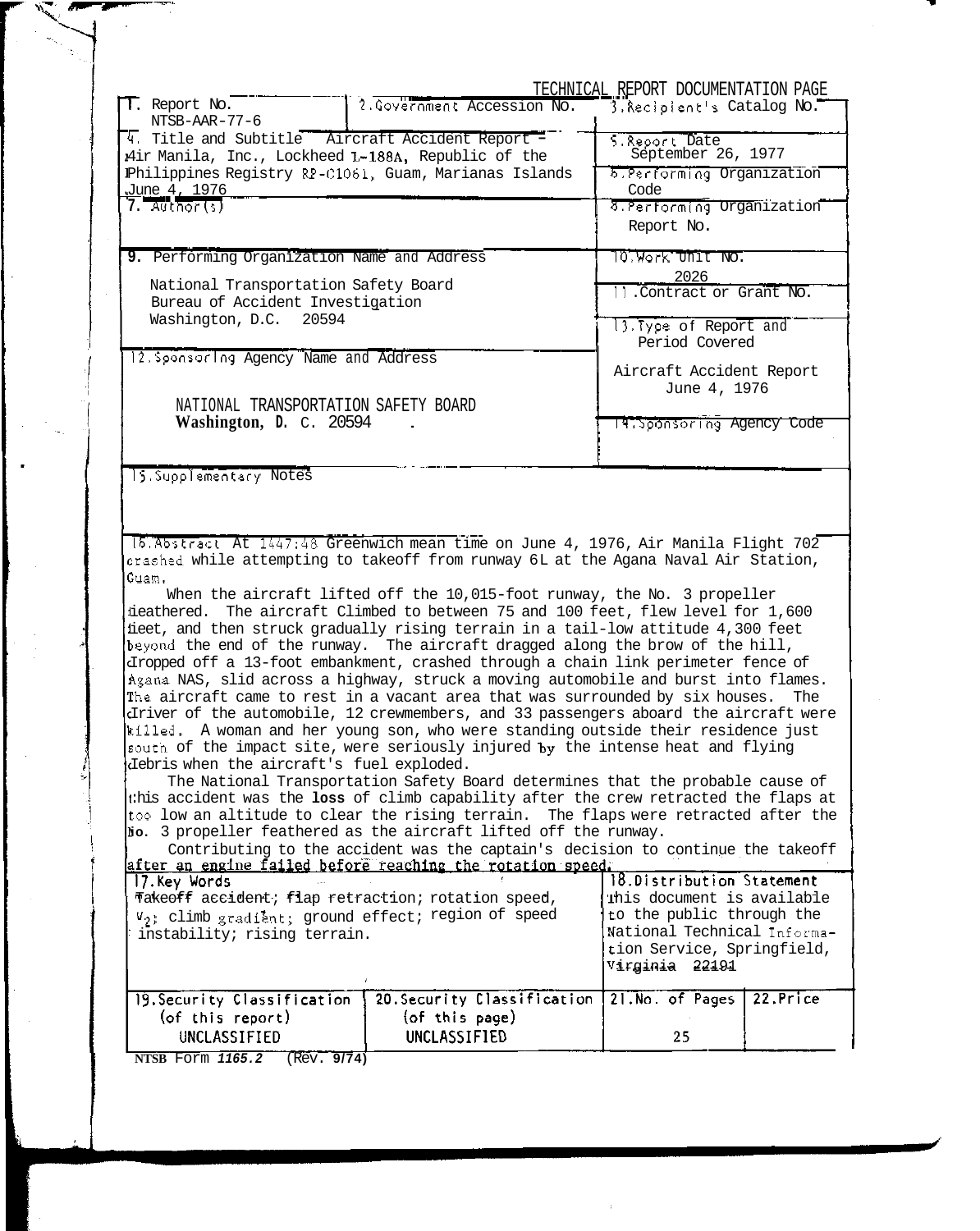### TABLE OF CONTENTS

 $\frac{1}{2}$ 

Page

| 1.<br>1.1<br>1.2<br>1.3<br>1.4<br>1.5<br>1.6<br>1.7<br>1.8<br>1.9<br>1.10<br>1.11<br>1.12<br>1.13 | Synopsis.<br>Investigation<br>History of the Flight<br>.<br>Injuries to Persons<br>Damage to Aircraft<br>Other Damage<br>Crew Information<br>Aircraft Information<br>Meteorological Information<br>Aids to Navigation<br>Communications<br>Aerodrome and Ground Facilities<br>Flight Recorders<br>Wreckage and Impact Information | 1<br>$\overline{2}$<br>$\overline{2}$<br>$\overline{3}$<br>$\overline{4}$<br>4<br>$\overline{4}$<br>$\overline{4}$<br>6<br>6<br>6<br>6<br>$\overline{7}$<br>7<br>8 |
|---------------------------------------------------------------------------------------------------|-----------------------------------------------------------------------------------------------------------------------------------------------------------------------------------------------------------------------------------------------------------------------------------------------------------------------------------|--------------------------------------------------------------------------------------------------------------------------------------------------------------------|
| 1.14                                                                                              | Medical and Pathological Information                                                                                                                                                                                                                                                                                              | 9                                                                                                                                                                  |
| 1.15                                                                                              | Survival Aspects                                                                                                                                                                                                                                                                                                                  | 10                                                                                                                                                                 |
| 1.16                                                                                              | Tests and Research                                                                                                                                                                                                                                                                                                                | 10                                                                                                                                                                 |
| 1.17                                                                                              | Additional Information                                                                                                                                                                                                                                                                                                            | 10                                                                                                                                                                 |
| 1.17.1                                                                                            | Company Policy                                                                                                                                                                                                                                                                                                                    | 10                                                                                                                                                                 |
| 1.17.2                                                                                            | Aircraft Performance Data                                                                                                                                                                                                                                                                                                         | 10                                                                                                                                                                 |
| 1.18                                                                                              | New Investigative Techniques                                                                                                                                                                                                                                                                                                      | 12                                                                                                                                                                 |
| 2.<br>3.                                                                                          |                                                                                                                                                                                                                                                                                                                                   | 12                                                                                                                                                                 |
| 3.1                                                                                               | Conclusions                                                                                                                                                                                                                                                                                                                       | 16<br>16                                                                                                                                                           |
| 3.2                                                                                               | Probable Cause                                                                                                                                                                                                                                                                                                                    | 18                                                                                                                                                                 |
| 4.                                                                                                | Safety Recommendations                                                                                                                                                                                                                                                                                                            | 18                                                                                                                                                                 |
| 5.                                                                                                |                                                                                                                                                                                                                                                                                                                                   | 19                                                                                                                                                                 |
| 5.1                                                                                               | Appendix $A$ -- Investigation and Hearing $\cdots$ .                                                                                                                                                                                                                                                                              | 19                                                                                                                                                                 |
| 5.2                                                                                               | Appendix B -- Flightcrew Training and Proficiency,                                                                                                                                                                                                                                                                                |                                                                                                                                                                    |
|                                                                                                   | Crew Information                                                                                                                                                                                                                                                                                                                  | 20                                                                                                                                                                 |
| 5.3                                                                                               | Appendix C - Aircraft Information<br>$\mathbf{r}$                                                                                                                                                                                                                                                                                 | 23                                                                                                                                                                 |

 $\frac{\mathbf{A}}{=}$ 

 $\mathbb{Z}$ 

a

a

 $\rm C$ *S* 

ii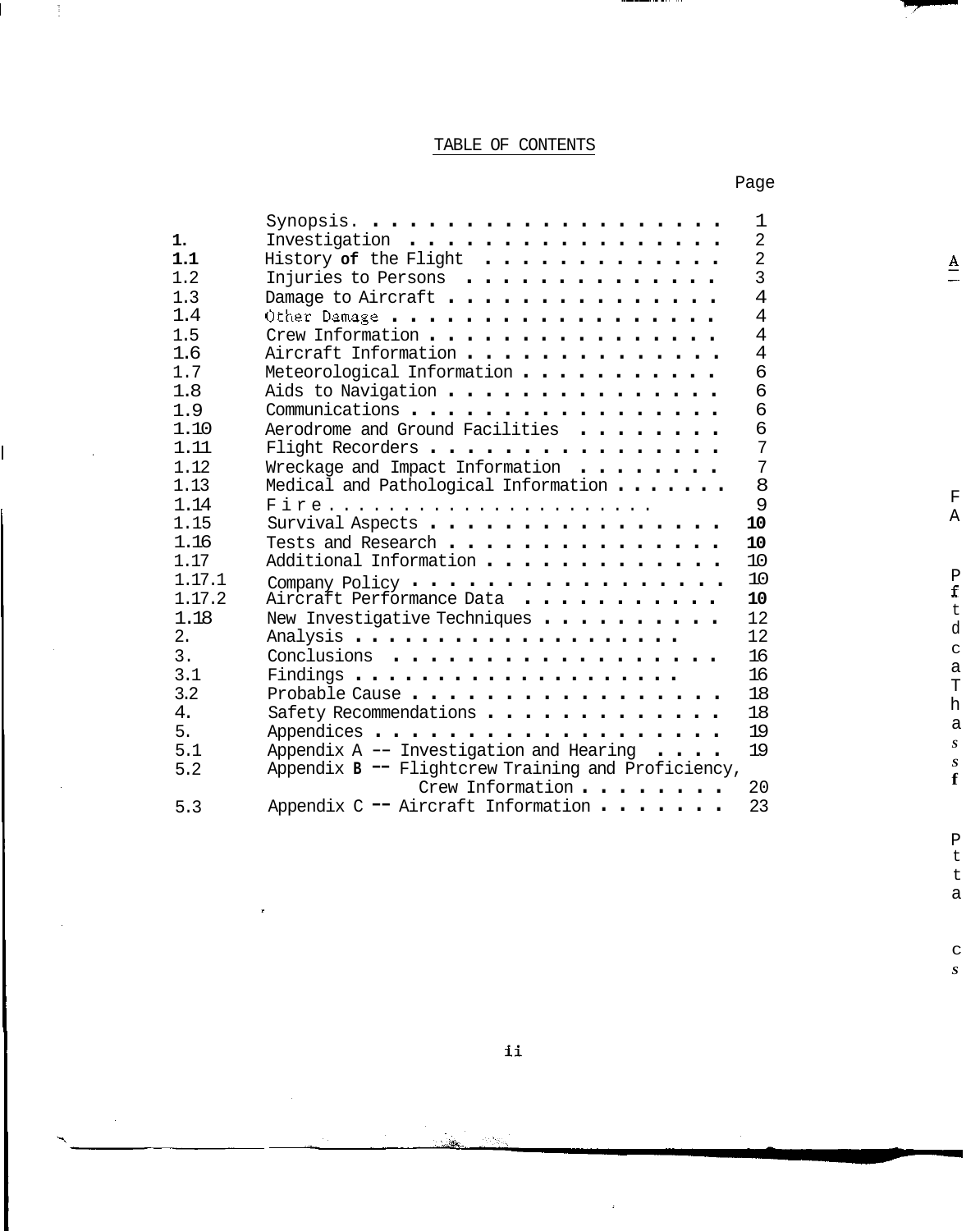### NATIONAL TRANSPORTATION SAFETY BOARD WASHINGTON, D.C. 20594

### AIRCRAFT ACCIDENT REPORT

Adopted: September 26, 1977

### AIR MANILA, INCORPORATED LOCKHEED L-188A REPUBLIC **OF** THE PHILIPPINES REGISTRY RP-C1061 GUAM, **MARIANAS** ISLANDS JUNE 4, 1976

### SYNOPSIS

At 1447:48 Greenwich mean time **on** June 4, '1976, Air Manila Flight 702 crashed while attempting to takeoff from runway 6L at the Agana Naval Air Station, Guam.

When the aircraft lifted off the 10,015-foot runway, the No. 3 propeller feathered. The aircraft climbed to between 75 and **100** feet, flew level for **1,600** feet, and then struck gradually rising terrain in a dragged along the brow of the hill, dropped off a 13-foot embankment, tail-low attitude, 4,300 feet beyond the end of the runway. The aircraft crashed through a chain **link** perimeter fence **of** Agana **NAS,** slid across a highway, struck a moving automobile, and burst into flames. The aircraft came to rest in a vacant area that was surrounded by six houses. The driver of the automobile, 12 crewmembers, and **33** passengers, aboard the aircraft were killed. A woman and her young *son,* who were standing outside their residence just south **of** the impact site, were seriously injured by the intense heat and flying debris when the aircraft's fuel exploded.

probable cause of this accident was the **loss** of climb capability after The National Transportation Safety Board determines that the terrain. The flaps were retracted after the No. 3 propeller feathered the crew retracted the flaps at too low an altitude to clear the rising as the aircraft lifted off the runway.

Contributing to the accident was the captain's decision to continue the takeoff after an engine failed before reaching the rotation speed.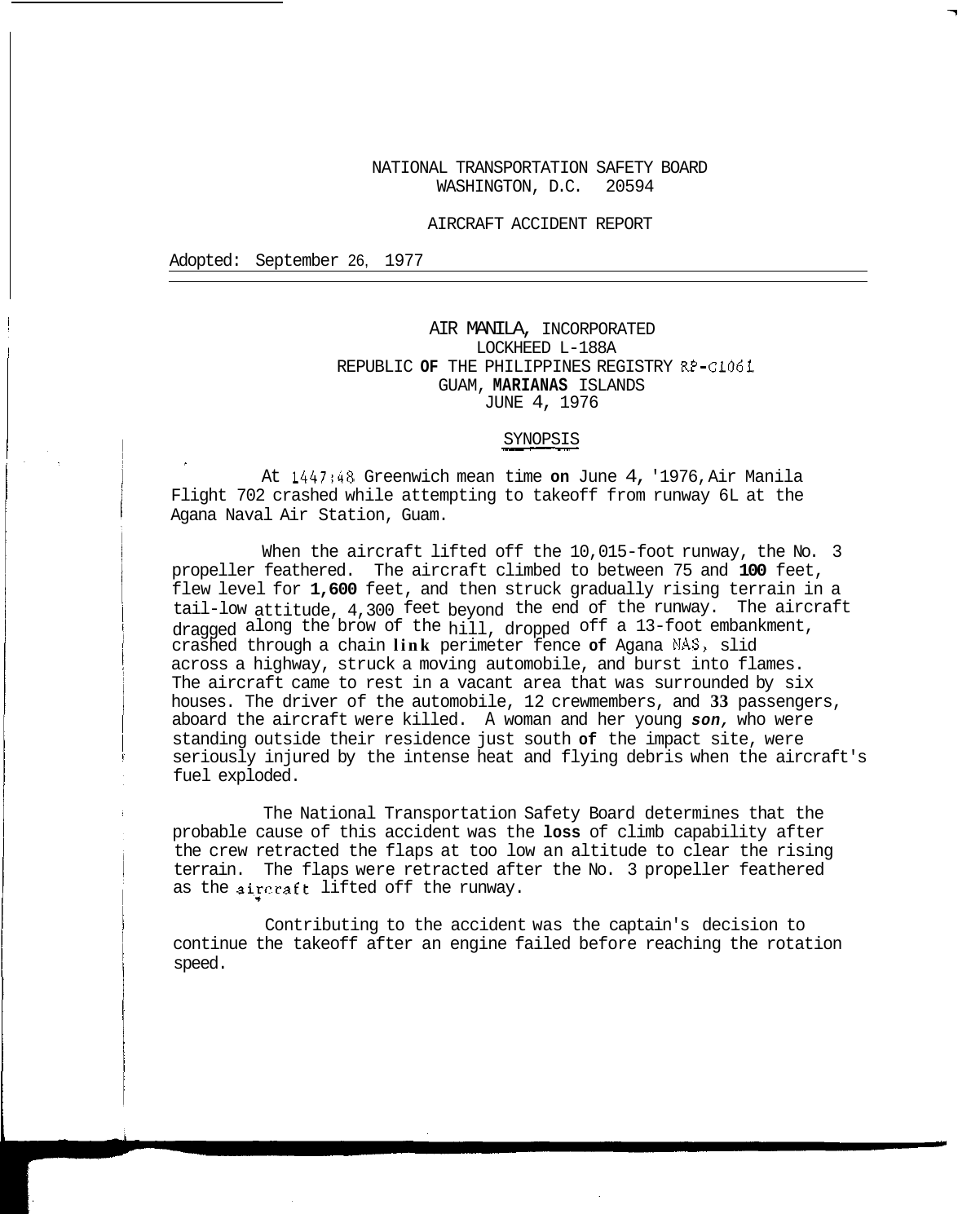### **1.** INVESTIGATION

### **1.1** History of Flight Lockheed Electra L-l88A, Philippine registry RP-C1061) departed Wake At 2109 *1/* on June **3,** 1976, Air Manila, Inc., Flight 702 (a Island for Manila, Republic of the Philippines. An en route stop was scheduled at Agana Naval Air Station (NAS), Guam, Marianas Islands. Flight 702 was operating as a charter flight to transport personnel and goods between Wake Island and the Philippines. The flight was authorized by the Department of Tourism, Civil Aeronautics Board, Republic of the Phillipines, and the United States Civil Aeronautics Board under Order NO. 75-5-6. Shortly before landing at the Agana NAS, the flightcrew of Flight 702 notified Pan American World Airways *21* on that company's They did not mention the type of problem nor notify air traffic control-, radio frequency that they were inbound and would require maintenance. ARINC-Honolulu, or Agana NAS of any aircraft difficulty. When the aircraft landed at the NAS at 0211 on June *4,* the crash alert crew observed aircraft to the terminal ramp, off-loaded the passengers, taxied the that the No. **2** propeller was feathered. The flightcrew taxied the aircraft to the north ramp, and parked it. Pan Am maintenance personnel offered their services: however,  $b \circ t$ Thc tui wit rur rur as  $f$ e $\varepsilon$ the  $\epsilon$  $f1$  $\varepsilon$ He Prc frc qur cra the was uns grc air

the two Air Manila mechanics, who were a part of the regular flightcrew, declined the offer. Ground witnesses, including Pan **Am** maintenance personnel, saw the Air Manila mechanics open a 10-inch by 15-inch access panel on the inboard side of the No. 2 engine (directly behind the **No.** 2 propeller). They looked inside and remarked, "It's dry." The mechanics then got a 5-gallon can marked "CAL-TEX" from the aircraft and transferred fluid from it to a 1-gallon service can. They transferred fluid to the service can twice: however, the witnesses did not know the amount of fluid that was transferred each time. cha int are wha on wer inj

cockpit and cycled the No. 2 propeller out of and back into the feather mechanic closed the access panel. The witnesses saw no other outside position. He cycled the propeller several times, after which, the maintenance accomplished on the aircraft. A Pan **Am** maintenance man, who Manila methanics replace the carpet in the vicinity of the aft galley. boarded the aircraft just before the engines were started, saw the Air The mechanics gave no reason for doing *so.*  According to the witnesses, one mechanic then went to the

- **11** All times are Greenwich mean time, unless otherwise noted.

1/ All times are Greenwich mean time, unless otherwise noted.<br>2/ Pan Am provided contract ground and cabin services, weather information,<br>and interstation ground communication for Air Manila.

 $-2-$ 

ail

*144*  occ

1.2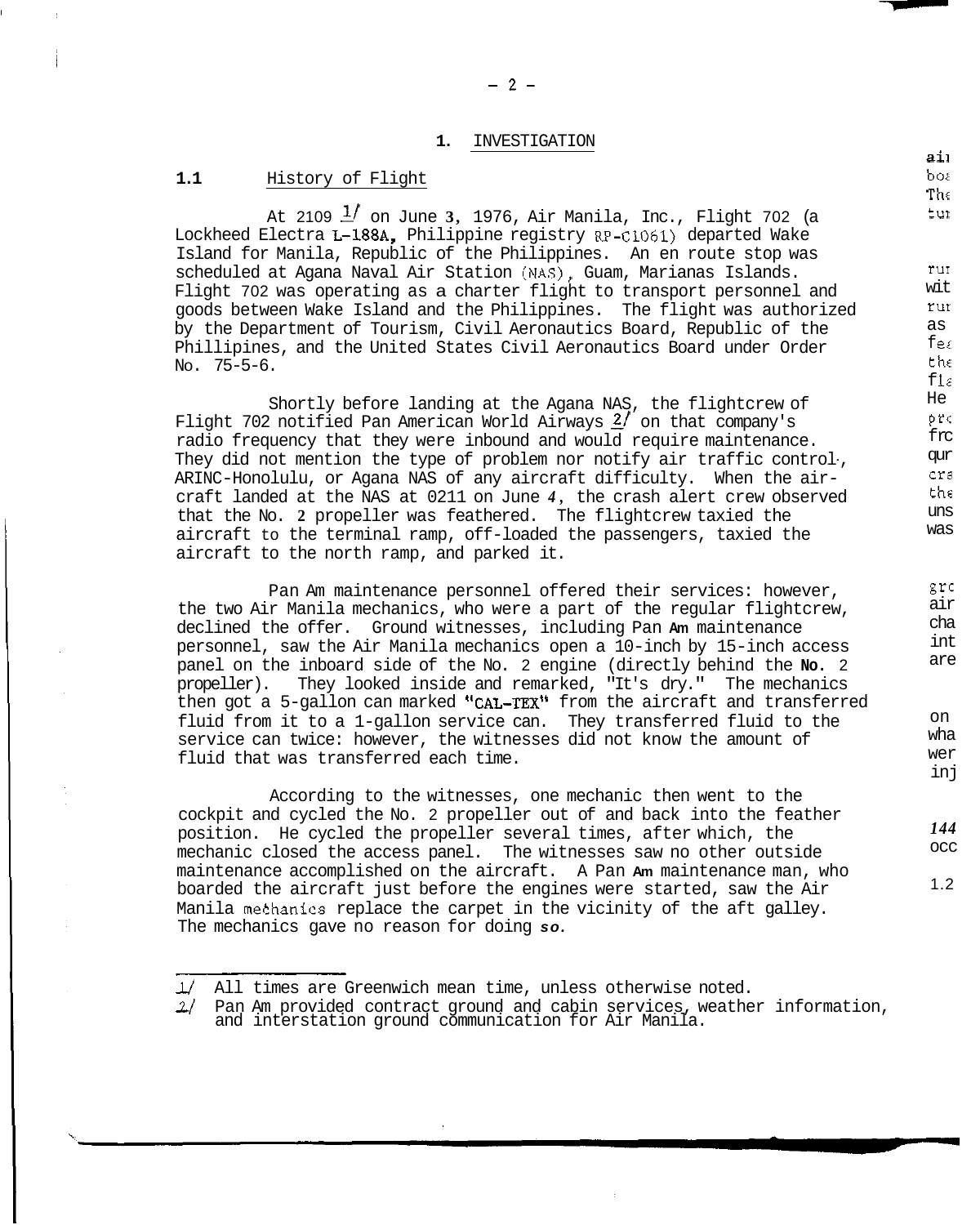(a ce pas and

borized rder the

þf Б ce. ntrol, airserved

he

ever. tcrew, access  $No. 2$ hanics hsferred þ the bf

ther

lde **i**, who Air ley.

formation,

-3-

aircraft was refueled. Shortly after the work was completed, the passengers boarded and the flightcrew started all four engines without difficulty. The flightcrew taxied the aircraft to the end of runway **6L,** made a right turn onto the runway, and executed **a** rolling takeoff. While the mechanics were working near the **No.** 2 engine, the

Witnesses stated that the aircraft lifted off the 10,015-foot runway between **6,600** and 8,000 feet down the runway. Most of these witnesses placed the actual liftoff near the 7,500-foot point **on** the runway. All witnesses described the attitude of the aircraft at liftoff as normal and most of the witnesses stated that the No. 3 propeller feathered during, or just after, liftoff. One witness, located abeam of the 6,000-foot mark from the approach end of the runway, stated that the flaps were in the takeoff position when the aircraft passed his position. He also stated that he heard a definite change in the sound of the propellers. The sound he described was that produced by a reduction qualified Navy P-3 crewmember.) The witnesses estimated that the airfrom high rpm to low rpm and then back to high rpm. (This witness was a craft climbed to between 75 and 100 feet while yawing to the right; it unstable, and struck the rising terrain in a tail-low attitude. Impact then rotated to a nose-high attitude, appeared to become laterally was about 4,300 feet beyond the end of the runway.

The aft portion of the aircraft fuselage dragged along the ground for 220 feet in a right wing down attitude, after which the aircraft slid off the brow of a 13-foot embankment, crashed through the chain link perimeter fence at Agana NAS, crossed a highway, and burst into flames. The aircraft came to rest in an open area between residential areas, about 4,900 feet beyond the end of runway **6L.** 

As the aircraft slid across the highway, it struck an automobile **on** the highway; the driver of the car was killed. A woman and her **son,**  who were standing outside their residence just south of the impact site, were seriously burned by the heat of the burning fuel and were seriously injured by flying debris.

144° 49' **E,** and at an elevation of about 390 feet m.s.1. The accident occurred during daylight hours at 0447:48.<br>
1.2 Injuries 'to Persons<br>
Injuries Crew Passengers Others occurred during daylight hours at 0447:48. The accident occurred at latitude 13" 29.5' **N** and longitude

1.2 **Injuries 'to Persons** 

| Injuries   | Crew | Passengers | Others |
|------------|------|------------|--------|
| Fatal      | 1 ລ  | 33         |        |
| Serious    |      |            | ⌒      |
| Minor/None |      |            |        |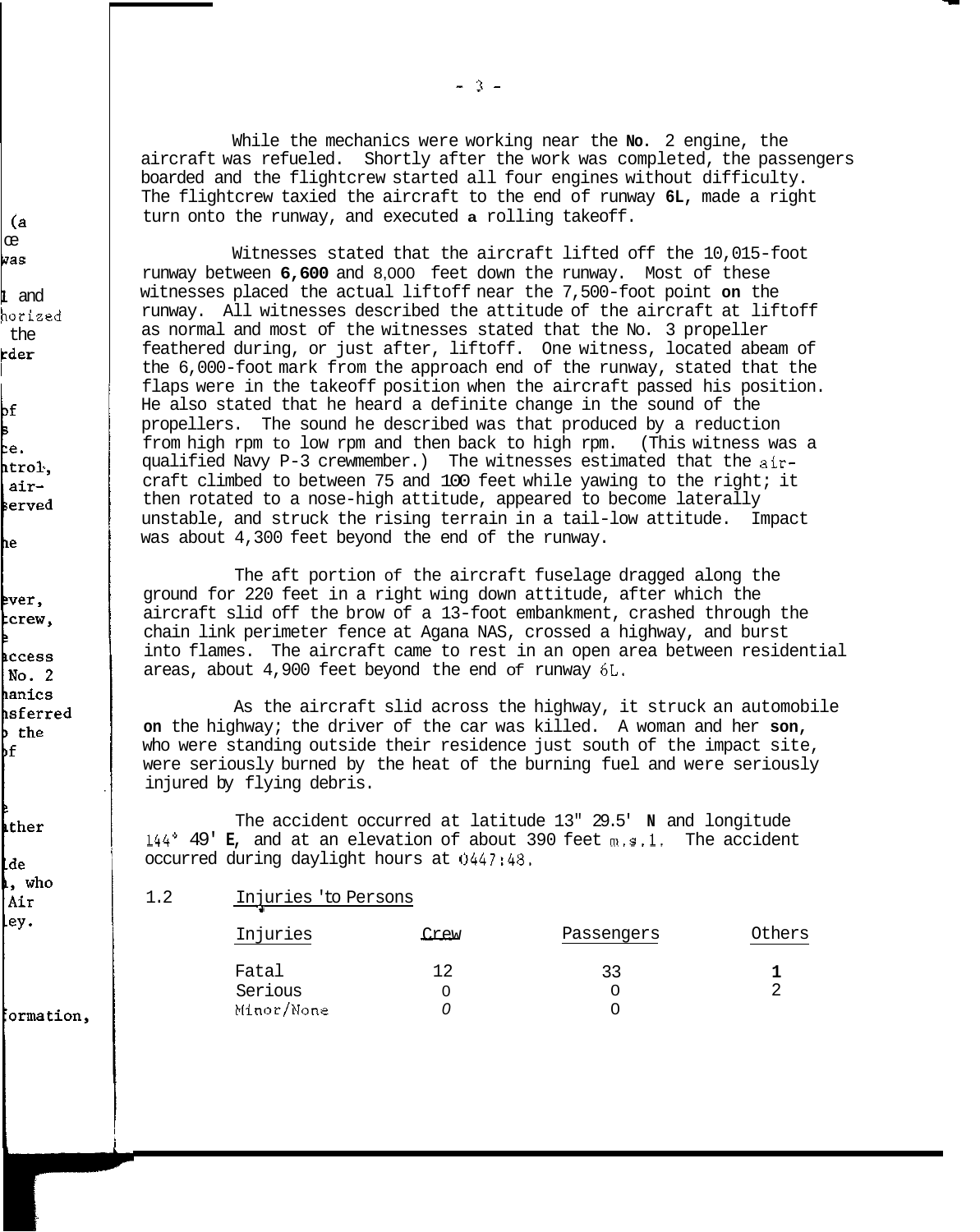### **1.3** Damage to Aircraft

The aircraft was destroyed.

### *1.4* Other Damage

An automobile was destroyed and one residence was damaged. One-hundred and twenty feet of chain link fence was damaged, and numerous gouges were made in the paved surface of the highway.

### 1.5 Crew Information

with the existing Philippine C.A.A. Regulations. (See Appendix B.) The crew of Flight 702 was certificated and trained in accordance

### 1.6 Aircraft Information

Eastern Airlines as N5502. The aircraft was sold to Air Manila on This aircraft was manufactured in 1958 and registered to November **30,** 1971, and registered by the Republic of the Philippines as RP-C1061.

The last certificate of airworthiness was issued by the Republic and was valid until June 11, 1976. **of** the Philippines, Civil Aeronautics Administration, **on** May **10,** 1976,

A review of the maintenance records of RP-C1061 indicated that at the required times and all applicable airworthiness directives had the aircraft inspections and maintenance requirements had been performed been complied with. The transponder, which was required equipment, was listed **on** the deferred maintenance list as inoperable.

and the corrective actions taken for the four flights which preceded the aircraft's departure from Manila **on** June **3,** 1976, for the series of flights that culminated in the accident: The records revealed the following maintenance log discrepancies ecords revealed the following maintenance log discrepanci<br>
ive actions taken for the four flights which preceded the<br>
irture from Manila **on** June 3, 1976, for the series of<br>
ilminated in the accident:<br>
<u>Date</u> Discrepancy

| Date         | Discrepancy                                                 | Corrective Action                                                                                                                                                                                            |
|--------------|-------------------------------------------------------------|--------------------------------------------------------------------------------------------------------------------------------------------------------------------------------------------------------------|
| May 24, 1976 | "1. No. 3 engine no NTS $\frac{3}{}$<br>light."             | "Found open wire of<br>light capsule and<br>reconnected--opera-<br>tional check OK."                                                                                                                         |
| May 26, 1976 | "1. No. 3 engine torque<br>meter fluctuating by<br>500 HP." | "Cleaned cannon-plug<br>engine torquemeter<br>shaft, swapped HP<br>indicator No. 3 and<br>No. 4 and replaced<br>No. 3 inducer valve<br>due to stucked-up<br>(sic) to open ground<br>run-up check $\alpha$ ." |

I

1 ź.  $\mathbf{r}$ 

**1** 

á ſ t  $\mathbf{r}$ 

Ċ

Negative Torque system.  $\frac{3}{2}$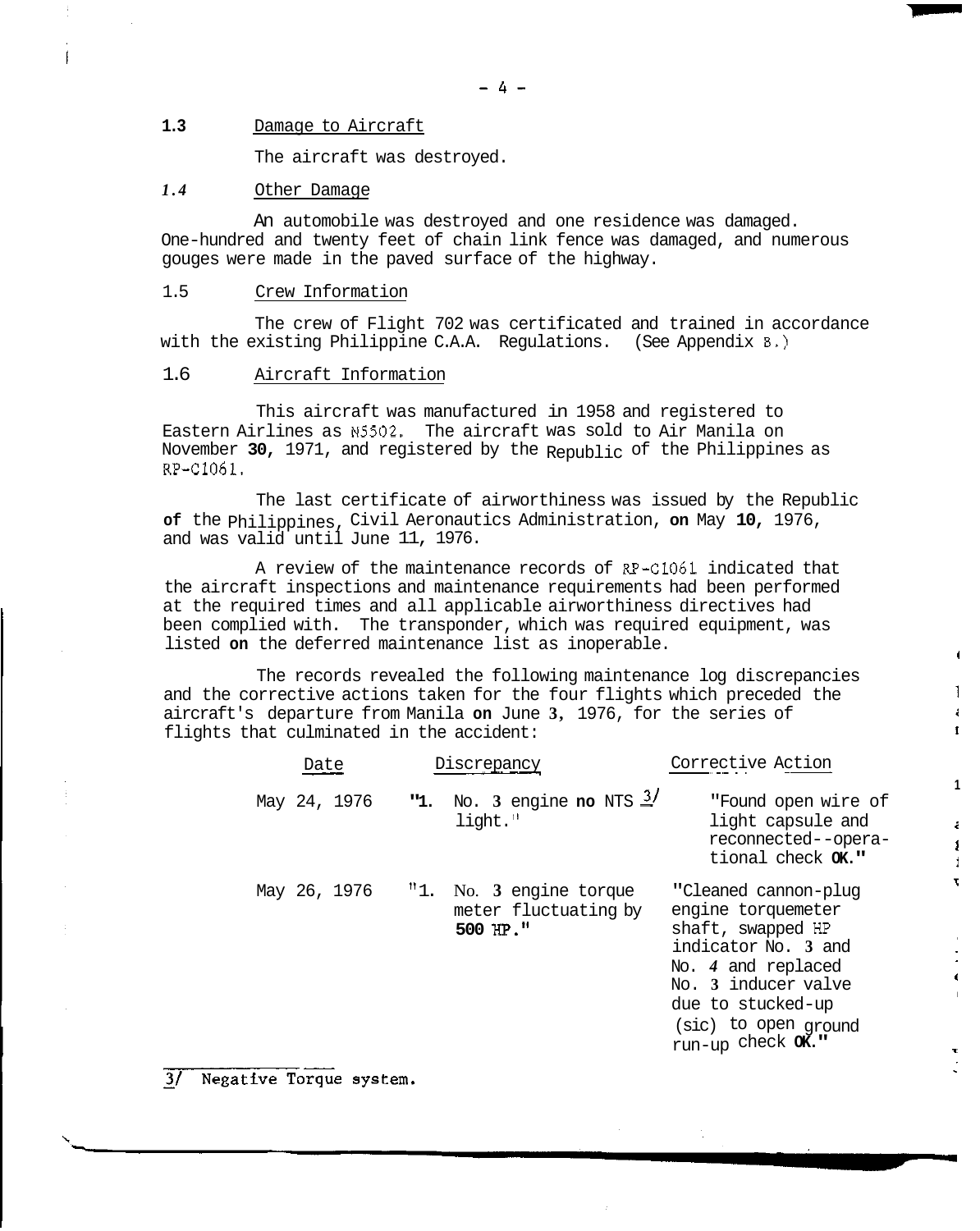|      | $-5$                                                                  |                                                                                                                                      |
|------|-----------------------------------------------------------------------|--------------------------------------------------------------------------------------------------------------------------------------|
| Date | Discrepancy                                                           | Corrective Action                                                                                                                    |
|      | May 31, 1976 <b>"1. No.</b> 3 HP fluctuating<br>in climb and cruise." | "Calibrated phase<br>detector cal A and B<br>and cleaned 5th, 10th<br>and 14th bleed valves,<br>ground run-up check<br>OK.           |
|      | June 2, 1976 "1. See performance data                                 | "Noted and calibrated<br>$HP^H$                                                                                                      |
|      | "2. No. 3 engine HP still<br>fluctuating and No. 3<br>$F/F$ .         | "Found loose contacts<br>of torquemeter cannon<br>plug, cleaned and<br>secured, Ground<br>run-up, check noted<br>engine reading OK." |

The Safety Board could not determine if discrepancies had been found and logged before the aircraft departed Wake Island, because the aircraft's maintenance log was destroyed in the accident; there was **no**  requirement that copies of completed log pages be removed and forwarded to Air Manila. Consequently, all maintenance records completed after the aircraft departed Manila were destroyed.

of the No. 2 engine en route from Wake Island to Guam. The problem that required this action was indicated to have been in the propeller system because of the Air Manila mechanics answer, "prop, but it's okay now," to an inquiry made by one of Pan Am's maintenance personnel about "any maintenance problems?" Evidently, a maintenance problem made necessary the shutdown

before the aircraft departed Guam. A reconstruction of the weight and **No** weight and balance forms were required to have been filed its distribution within the aircraft showed that the aircraft weighed about 111,600 lbs. at the time of takeoff. The maximum certificated gross weight for takeoff was **113,000** lbs. and the maximum gross weight for landing was 95,650 lbs. For runway 6L at Agana NAS, the aircraft was weight-limited to 85,000 lbs. for a no-flap takeoff.

The aircraft had been serviced at Wake Island with 3,220 gals. Island to Guam required 19,930 lbs of fuel. The aircraft was fueled to (approximately 21,000 lbs) of JP-4 fuel. The flight plan from Wake capacity at Guam with 3,528 gals. (approximately 23,800 lbs) of Jet A-1 (kerosene).

JP-4 and Jet A-1 fuel are compatible when mixed; the fuel load was calculated to have been approximately 27 percent JP-4 and 73 percent Jet A-1 at takeoff. The flashpoint of the mixture is about **30"** F.

rous

rdance

**<sup>k</sup>**as

16, public

that brmed 3d was

pancies d the

### tion

sule and en wire of ed--operaeck **OK."** 

on-plug meter dHP laced **3** and valve ground d-up  $OK.$ "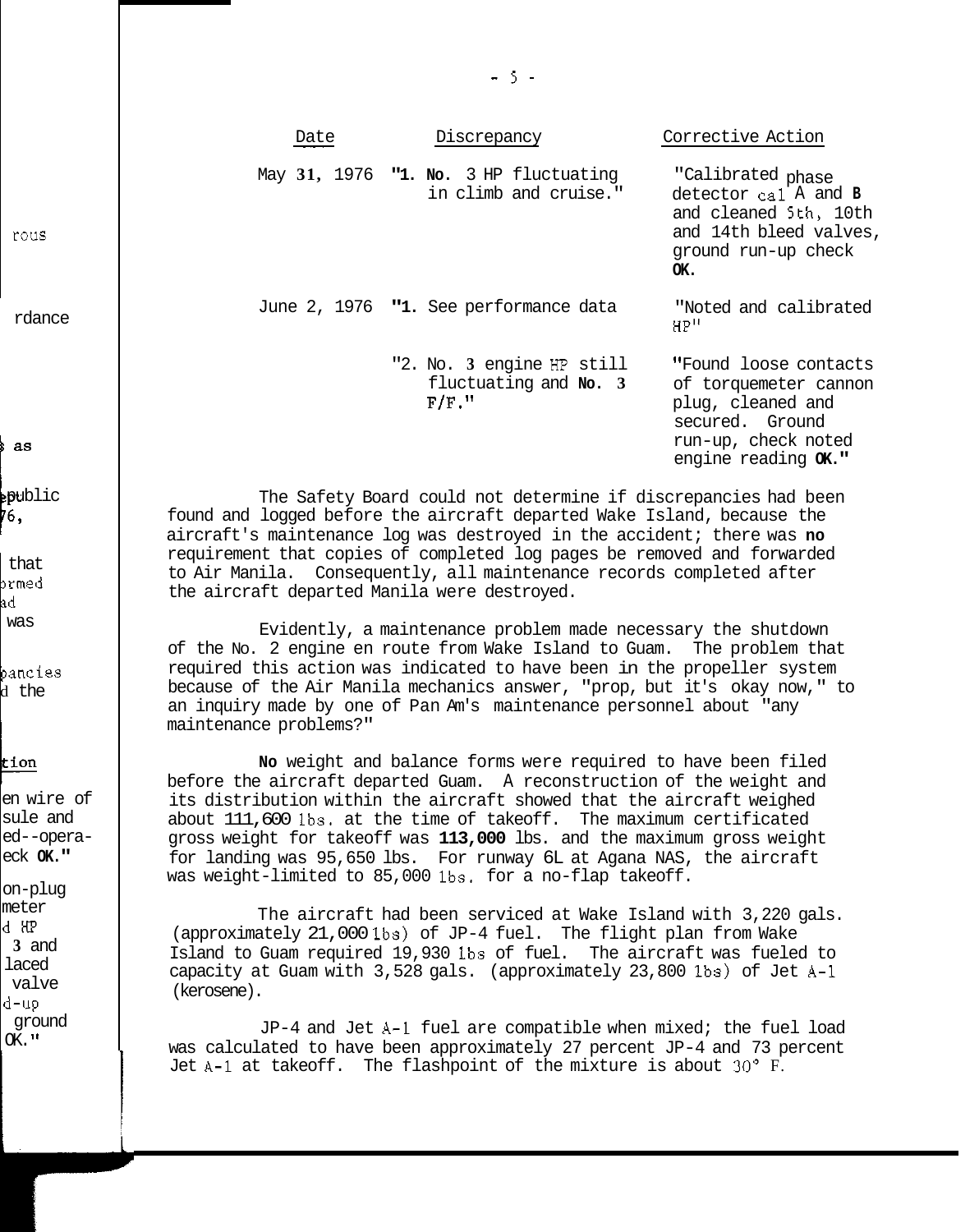1.7 Meteorological Information

NAS were in part: The surface weather observations for June 4, 1976, at Agana

> 0459 --- 1,800 feet scattered, 28,000 feet scattered, visibility--7 miles, temperature--87' F, dewpoint--7Z0 F, wind--120°8 kns, altimeter east, moving west, wind--080' variable to 150" setting--29.82 inches, cumulonimbus north and aircraft mishap at 0449.

**1 c** 

 $\mathbf{C}$  $\ddot{\phantom{1}}$ Ł  $\mathbf{r}$  $\mathbf{t}$ 

**U C** 

**N b 2** 

 $\mathbf{s}$  $\mathbf{u}$  $\mathbf{s}$  $\mathbf t$ f h

*0*  **N** 

1

 $W_i$ a: tl P'

The terminal forecast for Agana NAS for 0000 through 2400 on June 4, 1976, was:

> Wind--030' 10 kns, visibility--10 kilometers or more, 3/8 of the sky covered by cumulus clouds with bases at 1,500 feet,  $6/8$  of the sky covered by cirrus clouds with bases at 30,000 feet, no ceiling, occasional rain showers, gradually becoming clear by 0800-1000, wind direction variable and wind speed **5** kns.

The 0000 winds aloft observation for June 4, 1976, at Taguac, Guam, were (in part):

| Altitude                         | Direction                                        | Speed            |
|----------------------------------|--------------------------------------------------|------------------|
| $($ Ft. $m, s, 1, )$             | (True)                                           | (Kns <b>)</b>    |
| 1,000<br>2,000<br>3,000<br>4,000 | $055^\circ$<br>$060^\circ$<br>$050^\circ$<br>050 | 8<br>8<br>8<br>8 |

1.8 Aids **to** Navigation

Not involved.

1.9 Communications

There were no problems with communications. \*

1.10 Aerodrome and Ground Facilities

Agana Naval Air Station has parallel runways, 6L/24R and 6R/24L. Runway 6L/24R is 10,015 feet long and 150 feet wide, and had an asphalt/ concrete surface. Runway  $6R/24L$  is 8,000 feet long and 150 feet wide, and had an asphalt/concrete surface.

Agana NAS is used by both military and civilian aircraft. The airport and ground facilities were not involved in the accident.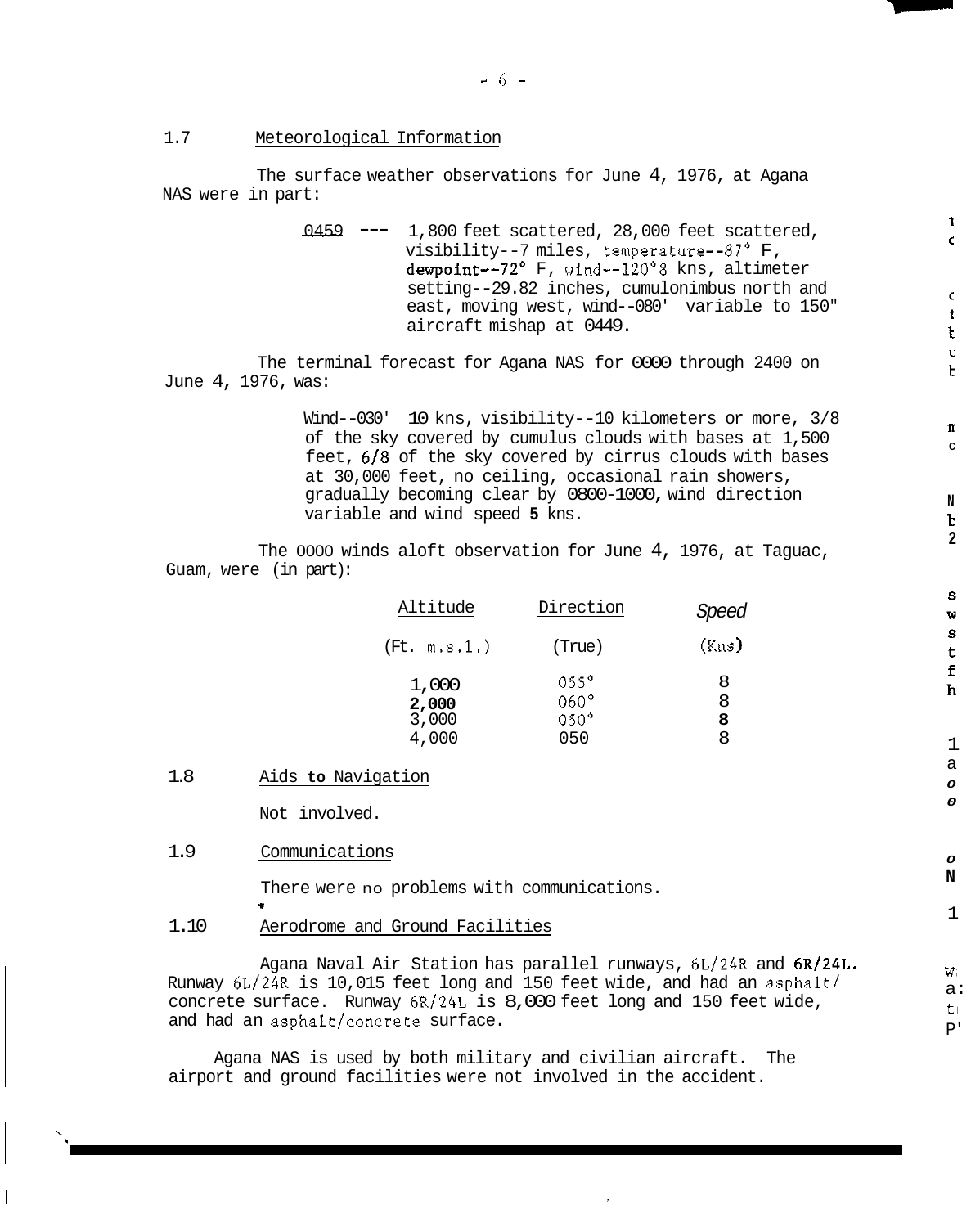$-7-$ 

### 1.11 Flight Recorders

RP-121061 was equipped with a Fairchild A-100 cockpit voice recorder (CVR), serial **No.** 771, and a Sundstrand Model FA-542, flight data recorder (FDR), serial **no.** 2635.

contained **no** usable information, only low-level "thumps," barely above been erased by a bulk eraser. The bulk tape eraser was not the type the ambient tape noise level, such as would be noted **on** a tape which had usually used in the CVR, but was the type used in a maintenance shop or by a manufacturer to prepare a new tape for insertion into a recorder. The CVR was heavily damaged by fire and impact. The tape

magazine was removed; although the foil medium was not damaged, it was coated with heavy black deposits of an undetermined origin. The FDR was partially destroyed by fire. The recording medium

After the foil was cleaned, examination disclosed that side No. **1** was being used for recording; however, this side of the foil was being used for the fifth time which made it difficult to read. Side **No.**  2 of the foil had never been used.

The parameter traces were defined by use of the encoding were recorded normally. Examination of the airspeed trace showed a symbols and could be measured. **All** parameters, except for airspeed, slight positive increase during the takeoff run followed by a decrease flights indicated that this discrepancy had existed for the last 1,000 to a value below zero. Examination of the recordings of previous hours of aircraft operation.

100 feet during the 22 seconds after liftoff. The trace then indicated a sharp decrease in the rate of climb, which resulted in a zero rate over the next **8** seconds. The indicated total altitude gained from point of liftoff was 109 feet. The altitude trace indicated that the aircraft gained about

overhauled since Air Manila, Inc., took possession of the aircraft in November 1971. The aircraft had flown 6,394 hours since that date. The maintenance records revealed that the FDR had not been

### 1.12 Wreckage and Impact Information

The elevation of the runway at the approximate liftoff point was 274 feet m.s.1. The elevation of the brow **of** the hill where the aircraft hit the terrain was 390 feet m.s.1. The rising slope of the terrain from the end of the runway to the brow of the hill averages 2.19 percent.

ha

ed.

er and  $150°$ 

on

 $3/8$ 500 ases

'n

uac,

 $6R/24L$ . bhalt/ Ľde,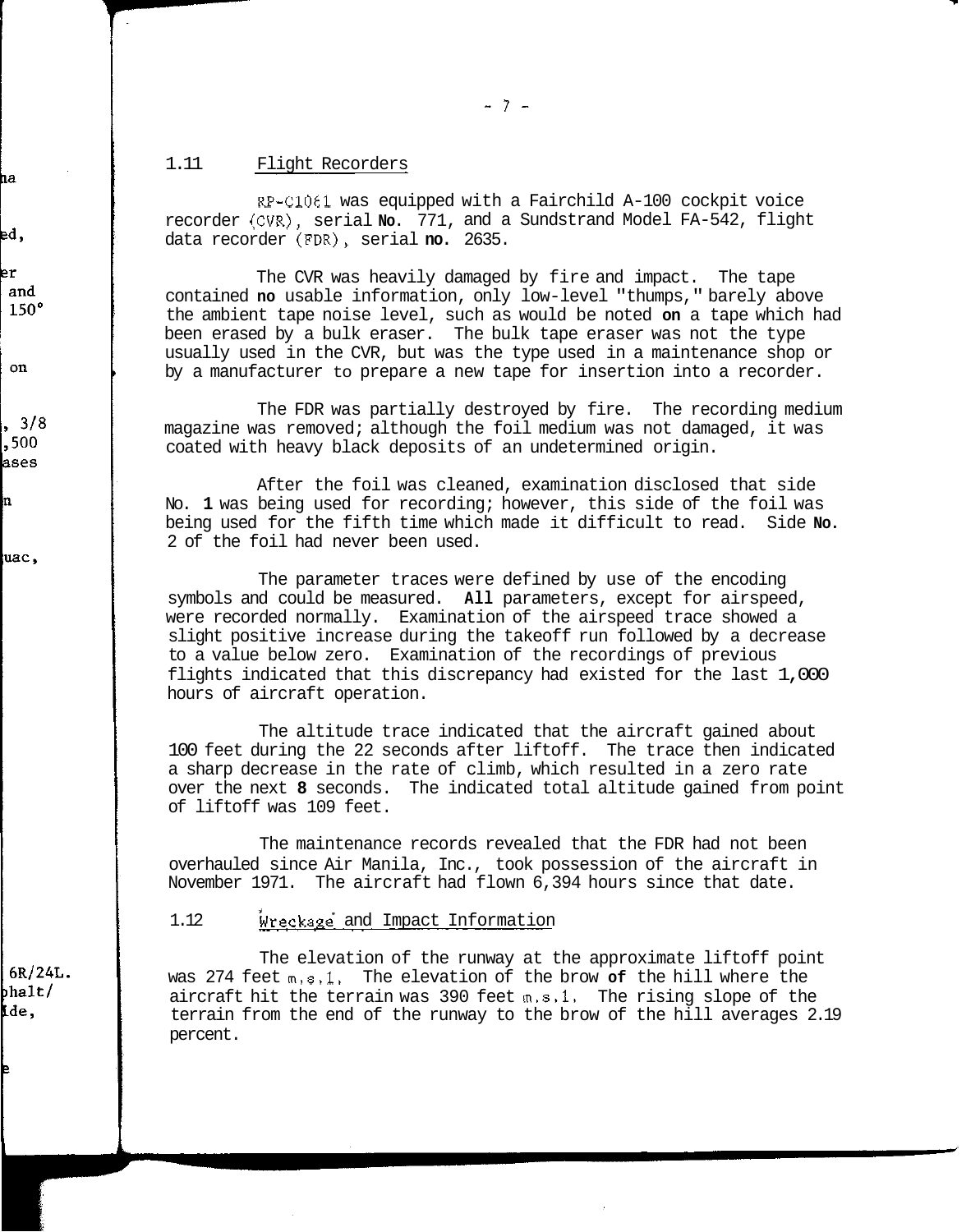| The first ground impact mark was about 4,300 feet past the<br>departure end of runway 6L at an elevation of 390 feet $m, s, 1$ .<br>This<br>mark, apparently made by the lower aft section of the fuselage, continued<br>for about 197 feet where a gouge mark from one blade of the No. 3 propeller<br>and slash marks from the No. 4 propeller were found. The wreckage came<br>to a stop about 4,900 feet past the end of the runway and was oriented<br>on a heading of 063' magnetic and was 75 feet left of the extended<br>runway centerline. | leg<br>fli<br>fli<br>eng.<br>fir!<br>Sey.                     |
|------------------------------------------------------------------------------------------------------------------------------------------------------------------------------------------------------------------------------------------------------------------------------------------------------------------------------------------------------------------------------------------------------------------------------------------------------------------------------------------------------------------------------------------------------|---------------------------------------------------------------|
| Most of the aircraft fuselage was consumed by fire. Nos. $1,$<br>2, and 4 engines, with propellers detached, and the empennage were<br>separated from the main structure. All flight controls and major components<br>of the aircraft were accounted for. The landing gear was up and locked<br>and the landing flaps were retracted.                                                                                                                                                                                                                | then<br>exti<br>in t<br>and<br>Thei<br>perc                   |
| The powerplants were examined at the scene and at Agana NAS.<br>Selected components were taken to the manufacturer's facility for further<br>examination.                                                                                                                                                                                                                                                                                                                                                                                            | inha.<br>from                                                 |
| Examination revealed that the Nos. 1, 2, and 4 engines had<br>been producing power before impact. There was no evidence of any condition<br>that would have reduced their power output below an acceptable level.                                                                                                                                                                                                                                                                                                                                    | burne<br>which<br>aboye                                       |
| The No. 3 propeller appeared to be in the feathered position<br>in the wreckage. Teardown of the propeller assembly confirmed this<br>observation.                                                                                                                                                                                                                                                                                                                                                                                                   | 1.14                                                          |
| The No. 3 engine's fuel control was damaged extensively by<br>fire and impact, and it could not be tested for operating capability or<br>fuel-metering control. However, examination of the components of the<br>unit did not reveal any failures or discrepancies that would have<br>prevented its operation before impact. In summary, the investigation<br>disclosed no evidence of any condition that would have prevented the No.<br>3 engine from operating properly before the accident.                                                      | to si<br>spill<br>side<br>airpo<br>on ro<br>the $s1$<br>propa |
| Because of fire damage, the No. 3 thrust-sensitive signal<br>(TSS) could not be checked. The TSS provides the means for initiating<br>autofeathering of the propeller.                                                                                                                                                                                                                                                                                                                                                                               | a seve                                                        |
| 1.13<br>.Medical and Pathological Information                                                                                                                                                                                                                                                                                                                                                                                                                                                                                                        | automo<br>intens                                              |
| The medical records of the flightcrew disclosed no evidence of<br>preexisting diseases or other conditions which might have impaired their<br>ability to perform their flight duties.<br>Post-mortem examinations of the flightcrew disclosed no evidence<br>of incapacitating disease. Toxicological analyses for drugs and alcohol                                                                                                                                                                                                                 | after<br>were s<br>and $d1$<br>aircra.<br>first               |
| were negative. Levels of carbon monoxide $(CO)$ of 18.1, 26.6 and 11.5<br>percent were found in blood samples from the captain, first officer, and<br>flight engineer, respectively.                                                                                                                                                                                                                                                                                                                                                                 | alert 1<br>at $045$                                           |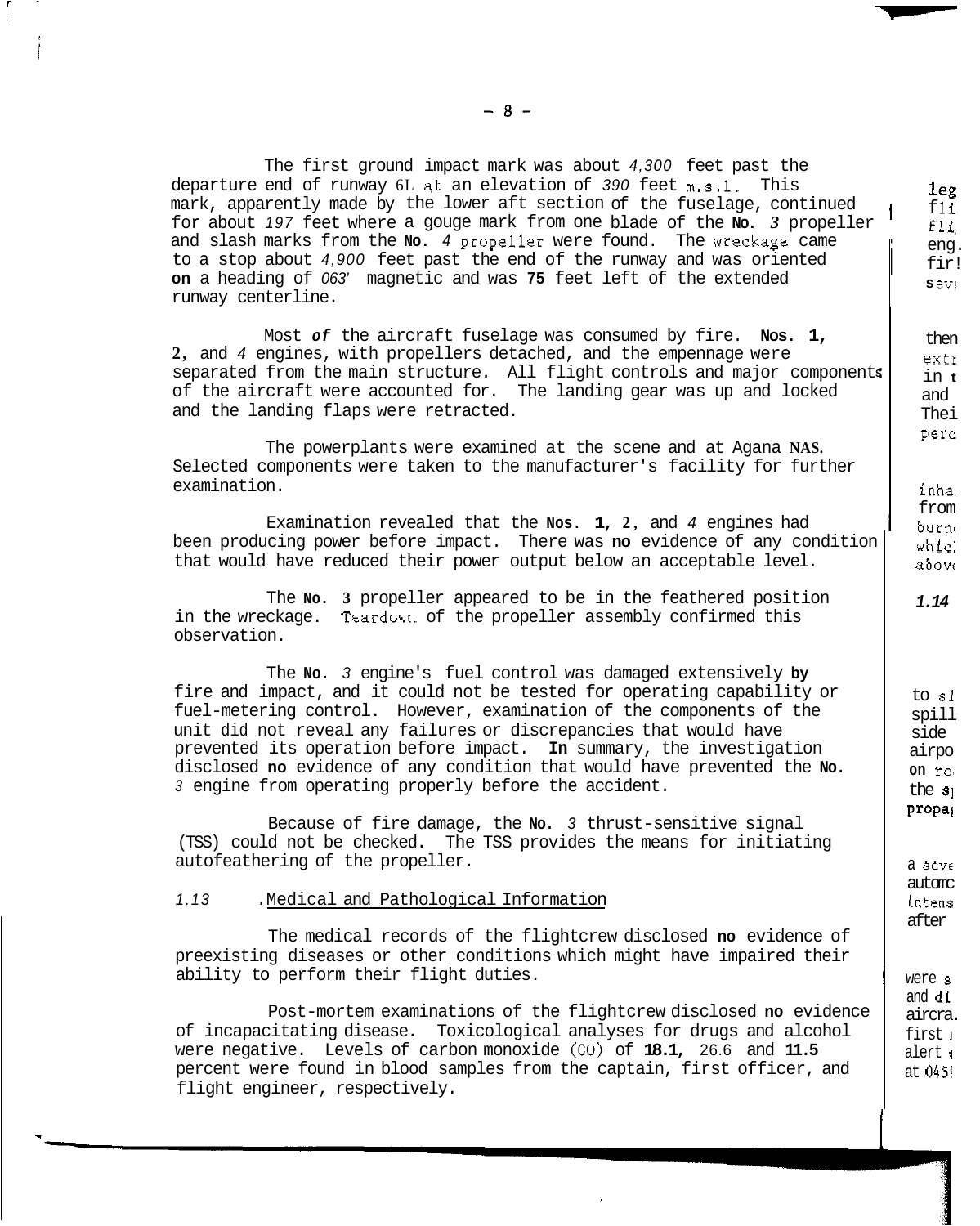ist the This  $,$  continued . 3 propeller kage came oriented ended

Nos. 1. were ajor components and locked

gana NAS. for further

lnes had any condition  $\rm{e}$  level.

position ed this

ively by pability or ts of the have stigation nted the No.

signal initiating

evidence of mpaired their

red no evidence **<sup>3</sup>**and alcohol officer, and 6 and 11.5

The captain and first officer received fractures of both lower legs and the captain incurred a large laceration to his forehead. The flight engineer sustained a crushing injury to the chest. The three flightcrew members were severely burned, and the captain and flight engineer had deposits **of** black soot in the tracheae. The captain and first officer died from suffocation by smoke inhalation and shock from severe burns. The flight engineer died from impact injuries.

them also had severe traumatic impact injuries to the head, chest, and extremities. Three of the nine crewmembers had deposits of black soot in the: tracheae, and they died from suffocation by smoke inhalation and shock from severe burns. The other six died from impact injuries. Their blood samples contained levels of **CO** which ranged from 4.1 to 21.8 percent. The other nine crewmembers were burned severely. Seven of

inhalation and shock from severe burns. The other **10** passengers died From various, severe impact injuries. All but one of the passengers was<br>burned severely. The passengers' blood samples contained levels **of CO**<br>which ranged from **1.6** to 40.4 percent; nine of them showed levels of<br>above 2 burned severely. The passengers' blood samples contained levels **of CO**  which ranged from 1.6 to 40.4 percent; nine of them showed levels of above 20 percent. Twenty-three of the passengers died from suffocation by smoke

There was no evidence of fire before impact.

Shortly after the aircraft touched down, but before it began to slide over the crest of the hill, the left wing was damaged and fuel spilled onto the side of the hill, The ground was charred on the north side of the path created by the left wing before the aircraft struck the airport perimeter fence and before it crossed the highway. Soot deposits on rocks and the pattern of the burned area on the hill indicated that propagated up the hill. the spilled fuel ignited on or near the highway and that the fire

After the aircraft crossed the road and struck an automobile, a severe ground fire erupted along the entire crash path. The damaged automobile and the main portion of the aircraft wreckage erupted into an intense fire. Witnesses reported two or three explosions within seconds after the burning aircraft came to rest.

were stationed near the midpoint of the runway, witnessed the takeoff and difficulties the aircraft was having and were responding before the aircraft hit the ground. The initial alarm was sounded at 0450 and the first Agana'NAS unit was at the scene within **3** minutes. The standby alert unit was on scene at 0455 and the backup alert unit was on scene at *0459.* The first firefighting agent was applied at 0454. Personnel of the crash/fire/rescue units from Agana **NAS,** who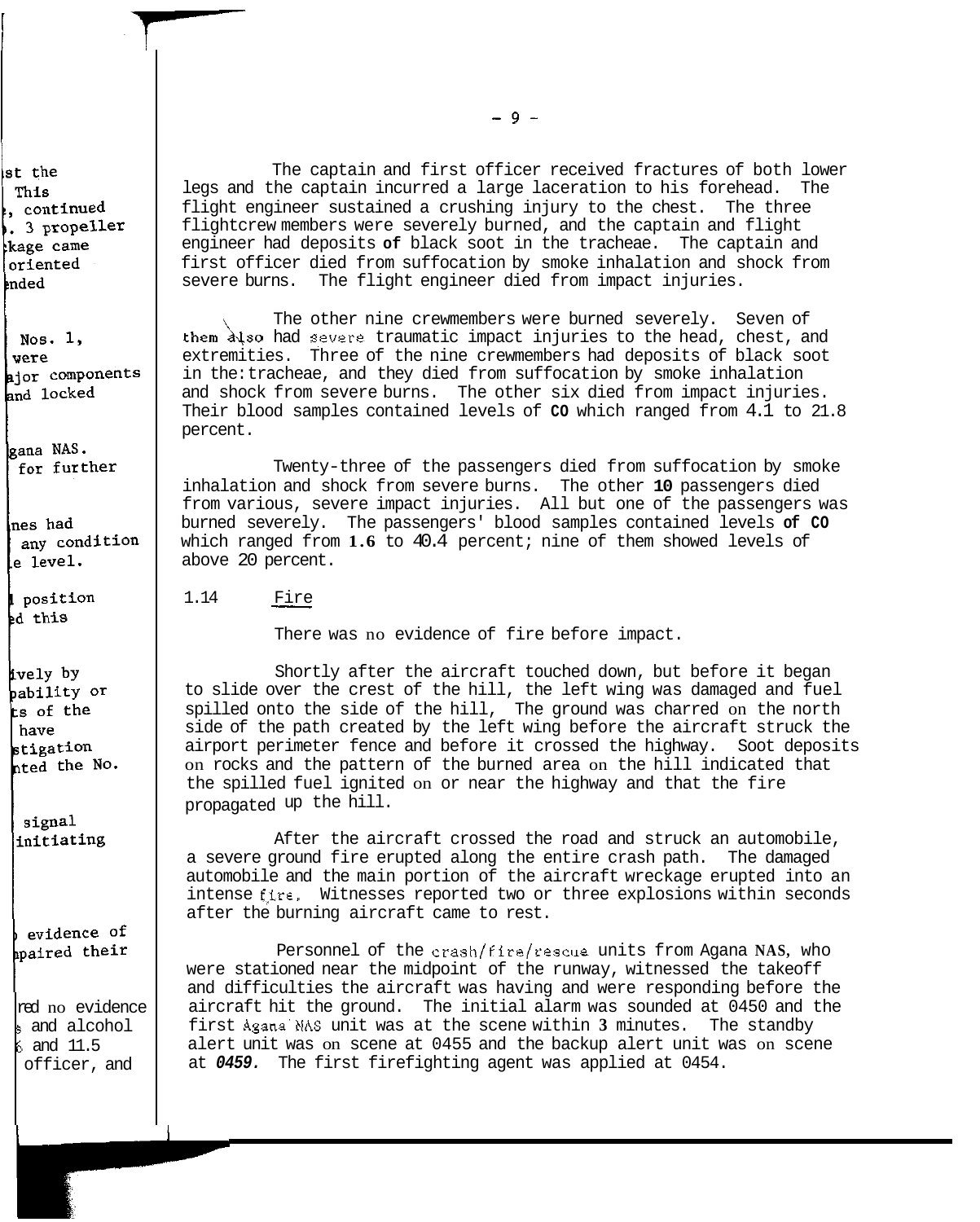notified of the accident at 0451, and the units which responded were on the scene about 0459; they began to fight the fire immediately. Units of the Guam Department of Public Service **(DPS)** were

f

S

 $\overline{\mathtt{R}}$ 

りく マジ

 $\overline{\text{SP}}$ 

Ro  $\overline{\Omega}$ 

 $\frac{v_2}{v_2}$ 

 $\overline{57}$ 

 $6/$ 

Twenty-two firefighters from Agana NAS responded with six pieces of equipment. They used about 43,000 gals. of water and 500 with 11 pieces of equipment; they hauled water from nearby hydrants and gals. of aqueous film-forming foam. About 41 **DPS** firefighters responded applied it to the fire.

Crash/fire/rescue personnel encountered one significant mediately adjacent to the accident, had been changed and keys had not difficulty--the lock **on** the gate in the airport perimeter fence, imbeen provided to the Agana NAS fire department. Consequently, its response was delayed until the chain could be cut with bolt cutters.

### 1.15 Survival Aspects

The decelerative forces in this accident were within human tolerance; however, the aircraft's structure was damaged extensively during the ground slide. Some occupiable areas of the aircraft were crushed and many of the occupants' seats came loose during the accident. The seat structures which were not destroyed by fire were severely bent, and their legs and attachment fittings had failed.

1.16 Tests and Research

Not applicable

1.17 Additional Information

### 1.17.1 Company Policy

good operating practice obligates the captain to discontinue the takeoff The policy established by company procedures that are based on if an engine fails before reaching V<sub>1</sub> speed. If the speed is above  $\texttt{V}_1$ , the takeoff should be carried through; however, the captain may elect to stop if excess runway is known to exist.

### 1.17.2 -Aircraft Performance Data

The aircraft manufacturer provided performance data for the Electra Model 188A so that takeoff acceleration and climb profile of Flight 702 could be analyzed. The takeoff safety speed  $(V_2)$   $\frac{4}{3}$  for have been 123 knots equivalent airspeed (KEAS). takeoff flap configuration and the existing conditions was determined to

<sup>-</sup> 41 In this case the critical engine failure speed (VI) and the takeoff safety speed (V2) are the same. Operating procedures established the rotation speed  $(V_R)$  at  $V_2$  - 5 kns.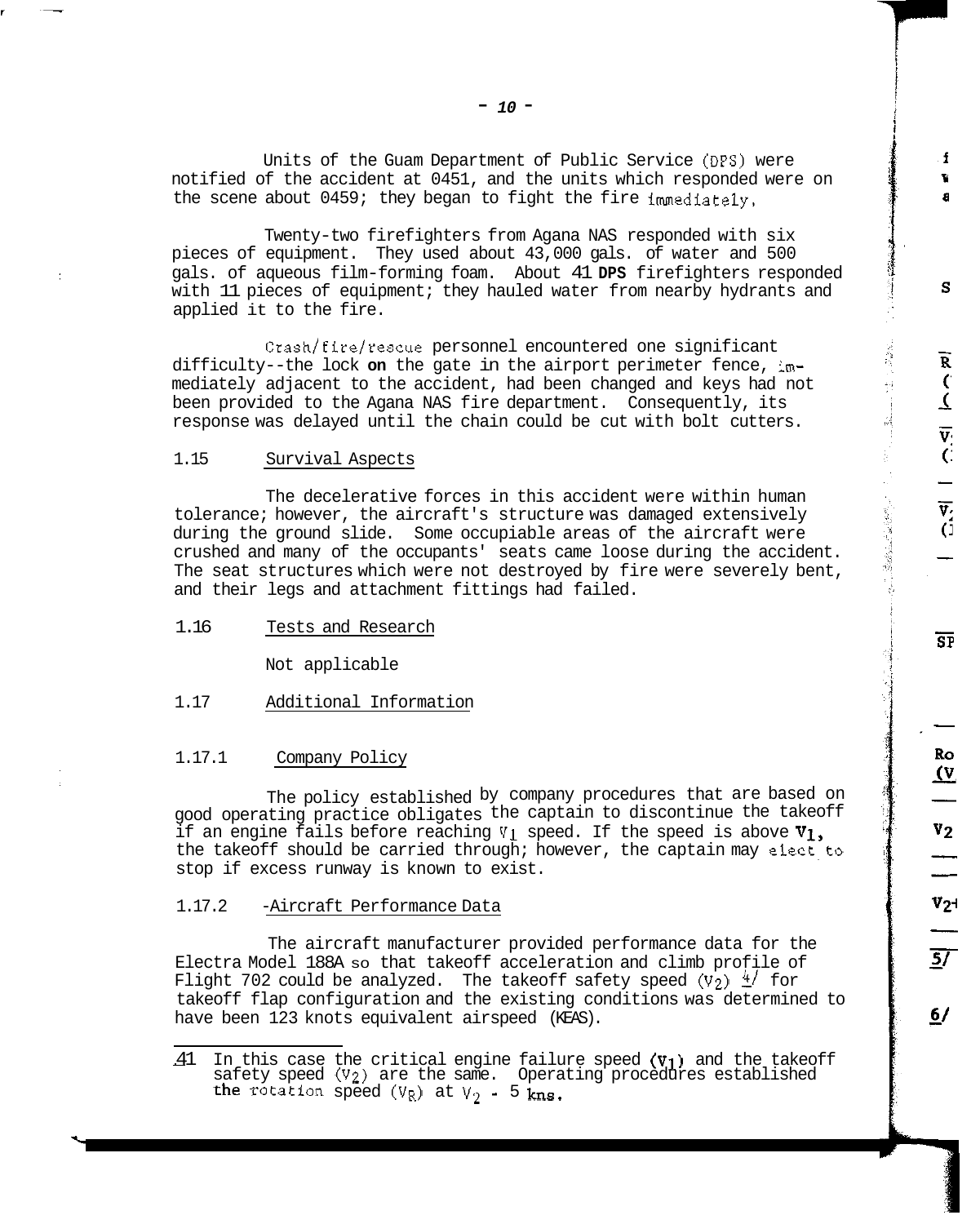re **on** 

**k 3**  ponded **s** and

mnot

 $s$ .

ian  $1y$ re ident. bent,

ased on takeoff  $eV_1$ , lect to

the of or ined to

takeoff **lshed** 

The following data were either extracted directly or extrapolated from data obtained during flight certification or wind tunnel tests, and were corrected for the airplane's weight, the runway gradient, and the atmospheric conditions that existed at the time of the accident.

### a. Takeoff Ground Roll -- Distance from Standing Start

| <b>SPEED</b>              | CONFIGURATION             | $4$ -Engine<br>Power<br>(feet) | 3 Engine<br>Power<br>(feet) | 3 Engine Power<br>after 2,000<br>feet of Roll<br>(feet) |
|---------------------------|---------------------------|--------------------------------|-----------------------------|---------------------------------------------------------|
| Rotation<br>$(V_2 - 5kn)$ | Takeoff flaps             | 3,650                          | 6,000                       | 4,850                                                   |
| $(118 \text{ kn})$        | No flaps $\frac{1}{2}$    | 3,350                          | 5,800                       | 4,350                                                   |
| $V_2$                     |                           |                                |                             |                                                         |
| $(123 \text{ km})$        | Takeoff flaps<br>No flaps | 4,050<br>3,675                 | 6,750<br>6,450              | 5,550<br>5,000                                          |
| 5 kn<br>Vo.               |                           |                                |                             |                                                         |
| $(128 \text{ Kn})$        | Takeoff flaps<br>No flaps | 4,500<br>4,050                 | 7,550<br>7,050              | 6,500<br>5,650                                          |

b. Climb Gradient  $6/$  -- Percent (Height to Distance)

| <b>SPEED</b>         | Height | CONFIGURATION  | (3 Engines Operation) |           |
|----------------------|--------|----------------|-----------------------|-----------|
|                      | Above  | Takeoff Flaps, | Takeoff flaps,        | No Flaps, |
|                      | Ground | Gear Down      | Gear Up               | Gear Up   |
|                      | (feet) | (percent)      | (percent)             | (percent) |
|                      | 0      | 5.6            |                       |           |
| Rotation             | 50     | 2.0            | 3.9                   | $-0.5$    |
| $(Y_2-5 \text{ km})$ | 100    | 1.4            | 3.3                   | $-1.0$    |
|                      | O      | 5.6            | --                    |           |
| v <sub>2</sub>       | 50     | 2.3            | 4.2                   | 2.5       |
|                      | 100    | 1.7            | 3.8                   | 2.0       |
|                      | O      | 5.6            | - 44                  |           |
| $V_2 + 5$ kn         | 50     | 2.5            | 4.6                   | 4.1       |
|                      | 100    | 2.0            | 4.2                   | 3.6       |

- *5/* The distances listed for "No flaps" are for the aircraft to attain the speeds shown in this chart. This speed and distance are not accurate for a planned "No Flap" takeoff.

- **6/** The figures are shown as a function of altitude to include the change **in**  aerodynamic efficiency caused **by** the loss of ground effect.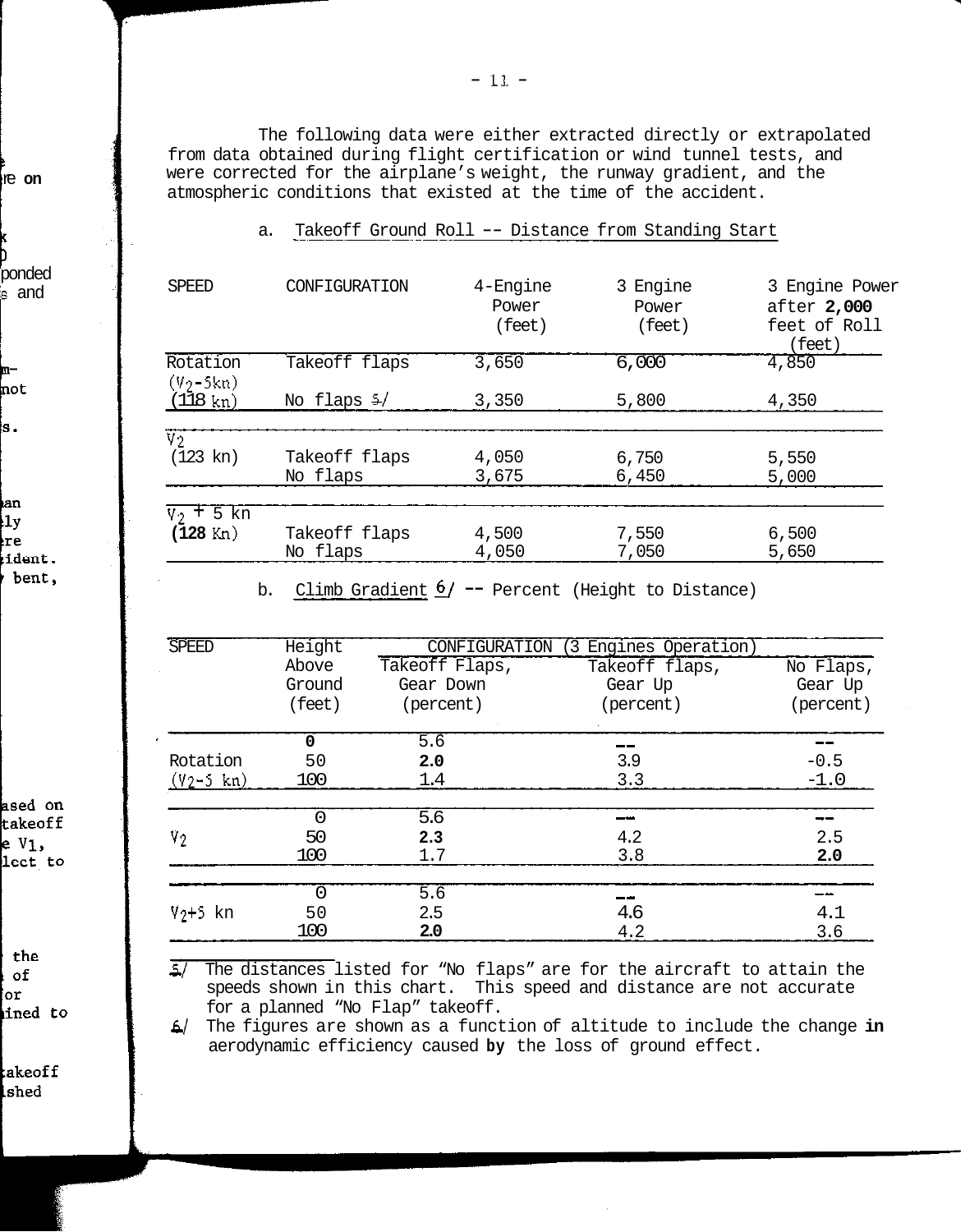The manufacturer's data relating to flap and landing gear retraction times contains the following information:

|                              | Landing gear retraction time    |                            |                  |
|------------------------------|---------------------------------|----------------------------|------------------|
|                              | at $V_2$<br>at 190 KIAS         | 9.5 seconds<br>9.7 seconds |                  |
|                              | Flap retraction time            |                            |                  |
| From                         | $\underline{\operatorname{To}}$ | $\frac{At}{(Kns)}$         | Time<br>Seconds) |
| Full extend<br>Takeoff (78%) | Up<br>Up                        | 170 kn<br>190 kn           | 15.5<br>12.5     |

A propeller feathering sequence, either autofeathered or manually initiated, requires *6* seconds.

### 1.18 New Investigative Techniques

None

### **2. ANALYSIS**

no physiological or toxicological factors that could have affected the flightcrew's performance before the accident. The crew was qualified and properly certificated. There were

when the **CO** found in the cockpit crewmembers was ingested, the Board ' believes these **CO** levels resulted from exposure to postcrash conditions. Although the Safety Board was unable to determine positively

Since decelerative forces were within human tolerances, the accident was partially survivable. Seventeen persons died as a result Twenty-eight persons died from the effects of smoke and fire. Even though they survived the impact forces and **loss** of restraint, they were unable to escape or be rescued before the fire and smoke became lethal. . of the structural damage in occupiable sections of the aircraft.

A mixture of **27** percent *J P-4* and **73** percent Jet A kerosene will ignite and propagate much the same as undiluted *JP-4.* Jet **A**  kerosene is generally considered a safer fuel, provided the impact conditions do not cause misting of the fuel. The extent to which such misting occurs during an impact sequence is often difficult to evaluate.

The crash/fire/rescue response was rapid and adequate; however, survivors. The fire was rapidly extinguished after the fire equipment the rate of fire propagation precluded possibility of rescue for the reached the scene.

**,accc** 

**was** 

**pros** 

i

<sup>1</sup>**Ha** 

ai wi ma 19 th

as th th af

ai

ai **on** 

**ho: cr,** 

af:

di:  $f1$ :

in1 dat

bec thr

**out**  Bec not the **nor** 

the **is** 

pat

**3 e: sec** 

the **tha.**  *6,0(*  **as** <sup>1</sup>

rei

qi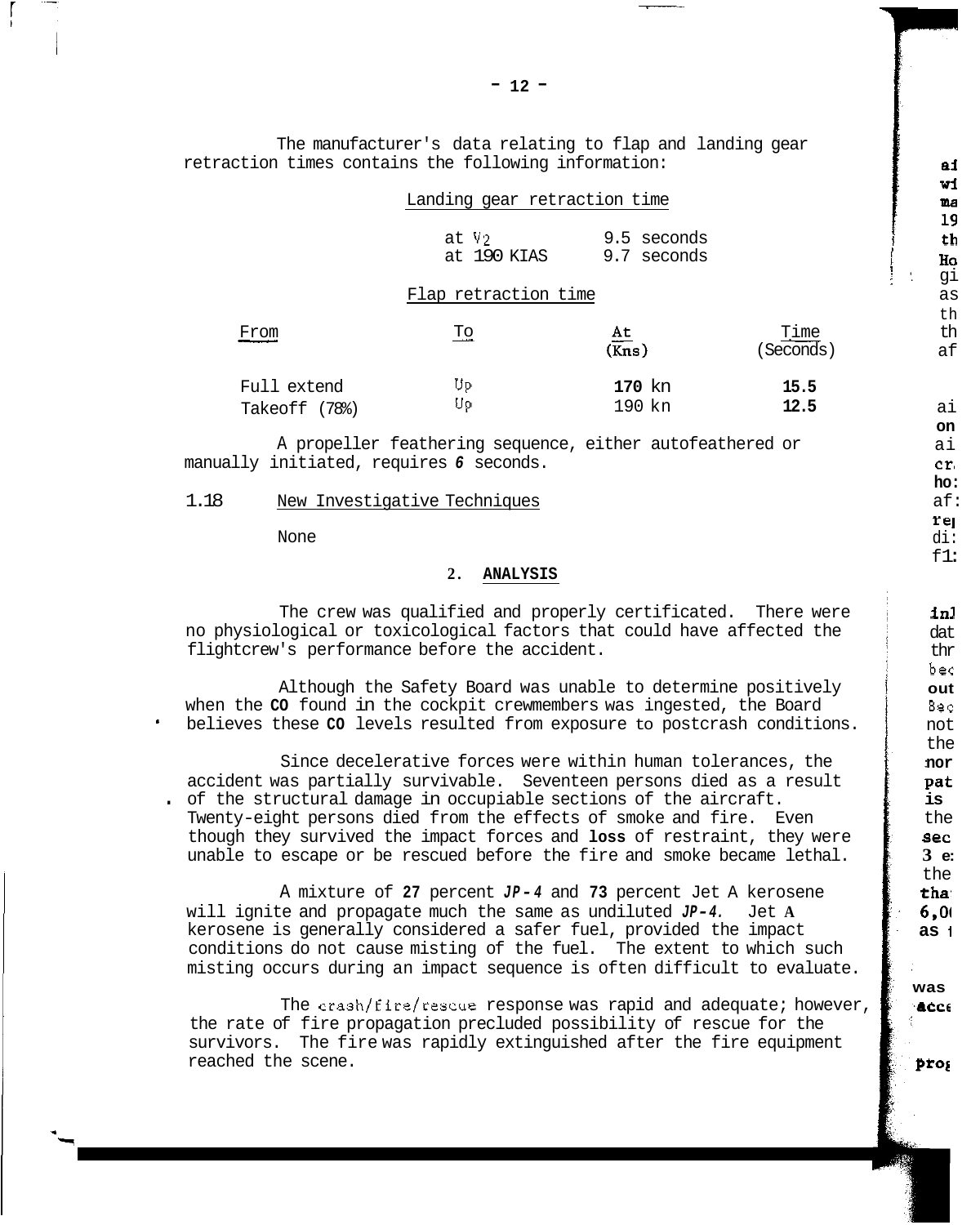The Safety Board could not determine the airworthiness of the aircraft at the time of the accident. The aircraft had landed at Guam with the **No.** 2 engine shut down and the **No.** 2 propeller feathered. The maintenance records for the series of flights that had begun **on** June **3,**  1976, were carried onboard the aircraft and any discrepancies, including However, since the Air Manila mechanics added fluid to the **No.** 2 enthe reason for shutting down the **No.** 2 engine, could not be determined. assumed that the **No.** 2 engine shutdown was caused by a **loss** of oil from gine/propeller installation through an access panel, the Safety Board the propeller control. This assumption is supported by the fact that the mechanics cycled the propeller in and out of the feathered position after fluid had been added.

The Safety Board believes that the maintenance records of this aircraft reveal a pattern that has a bearing **on** this accident. Beginning **on** May 26, 1976, and continuing through the next two flights before the aircraft departed Manila **on** the series of flights that culminated in the crash, each flightcrew had reported a problem with the **No. 3** engine's horsepower output. Although some corrective maintenance was recorded after each noted discrepancy, the only component change had been the replacement of the inducer valve **on** the **No. 3** engine. The horsepower discrepancy continued uncorrected after this component change and **on** all flights before June *4.* 

inlet temperature or horsepower output would be to place the temperature datum control switch in either the **"NULL"** or **"OFF"** position and control because of the history of this **No. 3** engine, this method *of* thrustthe fuel metering of the fuel control by throttle movement. Probably output control was being used by the crew **on** this series of flights. not determine if there were other problems with the **No. 3** engine during Because the records were destroyed in the crash, the Safety Board could the flights from Manila to Guam and from Guam to Wake on June **3,** 1976, nor the flight from Wake to Guam **on** June *4,* 1976. However, if the pattern that was established during the last three flights continued, it is highly probable that horsepower was being lost **on** the **No. 3** engine as the aircraft made the takeoff run and reached the critical point 6 seconds before the aircraft lifted off the runway. As **a** result, the **No. 3** engine shut down either when the **No. 3** propeller autofeathered or when that the engine sounds described by the witness located abeam of the the crew initiated the manual feather sequence. The Safety Board believes as the propeller was spinning down. 6,000-fodt point were made by the engine as it was being shut down and The normal procedure for controlling either an improper turbine

Assuming that an engine problem occurred and that the flightcrew was attempting to adjust the controls to remedy this problem, the slow acceleration and the long takeoff roll were not unusual.

The crew used the rolling takeoff technique, and the aircraft progressed down the runway as the power was advanced. The distance

Time econds)

ear

15.5 12.5

**01** 

here were cted the

sitively :onditionS. ? Board

zes, the ft. a result they were Even me lethal.

:erosene et **A**  .mpact to evaluate. thich such

ate; however, for the equipment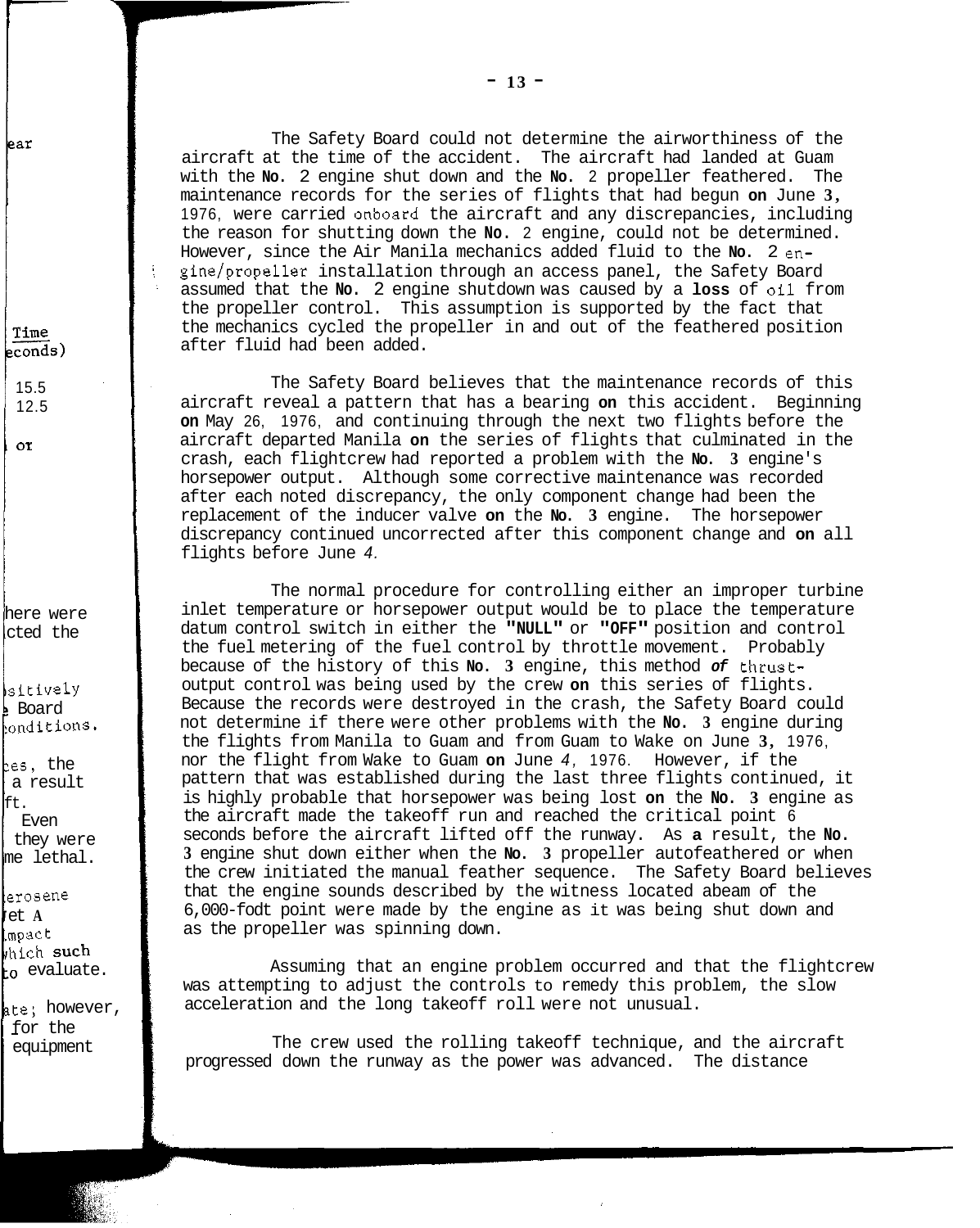covered using this technique varies, depending **on** the rate at which the pilot advances the power. Under normal circumstances with four engines operating, the amount of runway used while adjusting the power in a would accelerate to the **VR** speed of 118 **kns** in about *4,000* feet. **'In**  rolling takeoff would be of little or **no** consequence since the aircraft output by the horsepower indications and the turbine inlet temperature the cockpit, the crew would have ample indication of each engine's gauges.

Therefore, a pilot would likely continue the takeoff run while with the temperature datum system deactivated. Because of his recent attempting to normalize the **No.** 3 engine through throttle manipulation successful takeoffs using this method of controlling the No. 3 engine, this pilot probably expected that this takeoff would also be successful.

in the No. 3 engine reached a critical stage **on** this takeoff and that the engine was not producing the required thrust for acceleration from the time the takeoff was begun. The **No.** 3 engine's output deteriorated to the point that the propeller either autofeathered or was manually feathered just before the aircraft reached the  $V_R$  speed of 118 kns. Either method of feathering the propeller and shutting down the engine requires 6 seconds. Since the consensus of the witnesses established that the No. 3 propeller blades stopped at, or immediately after, liftoff, the propeller began its feathering sequence 3 to 6 kns. before the aircraft reached the  $V_R$  speed. However, the Safety Board believes that the uncorrected problem

The aircraft performance analysis for the conditions that would have been required for this aircraft to accelerate to the  $V_2$ existed at the time of the takeoff shows that a distance of 6,750 feet speed of 123 kns on three engines. The addition of the amount of ground covered by the aircraft while the crew was aligning the aircraft.with the runway and adjusting the power for the rolling takeoff to the required point credible and acceptable. The witnesses' observations of the 6,750 feet makes the witnesses' observations of a 7,500-foot liftoff slower-than-normal acceleration of the aircraft supports the conclusion that, although four engines were operating, full power was being developed **on** only three engines. The captain was either attempting to analyze and correct the problem **on** the **No.** 3 engine or he was not using full power **on** the three good engines while he attempted to normalize the power output of the No. 3 engine.

i i<br>Sidan Kabupatèn Kabupatèn Kabupatèn Kabupatèn Kabupatèn Kabupatèn Kabupatèn Kabupatèn Kabupatèn Kabupatèn Ka **L** 

con1 **on <sup>1</sup>**  $i$ s  $\leftarrow$ **grol**  aert  $eff$ cons grot thru una( opt: exct opt] thrt grac

drag thru

lift clim

affe affe

much conf **in** t

atte rota

**resu** 

**were**  the  $\blacksquare$ **airp:**  eleva

**with takec** 

**o the]** 

**beyor of or** 

**climt in** *PE*  **the <sup>c</sup>** rne c<br>perce<br>**vou1d schie flaps tho a** 

c **om** 

climb to an altitude of between 75 and 100 feet after which it rotated to an extreme noseup attitude and ceased climbing. Although changes in the airplane's configuration were noted only by one witness, the wreckage examination revealed that both landing gear and flaps were retracted before impact. The observation that the aircraft's attitude changed to nose-high and apparently lost climb performance is understandable if one Witnesses saw the aircraft, with the feathered **No.** 3 propeller,

 $-14 -$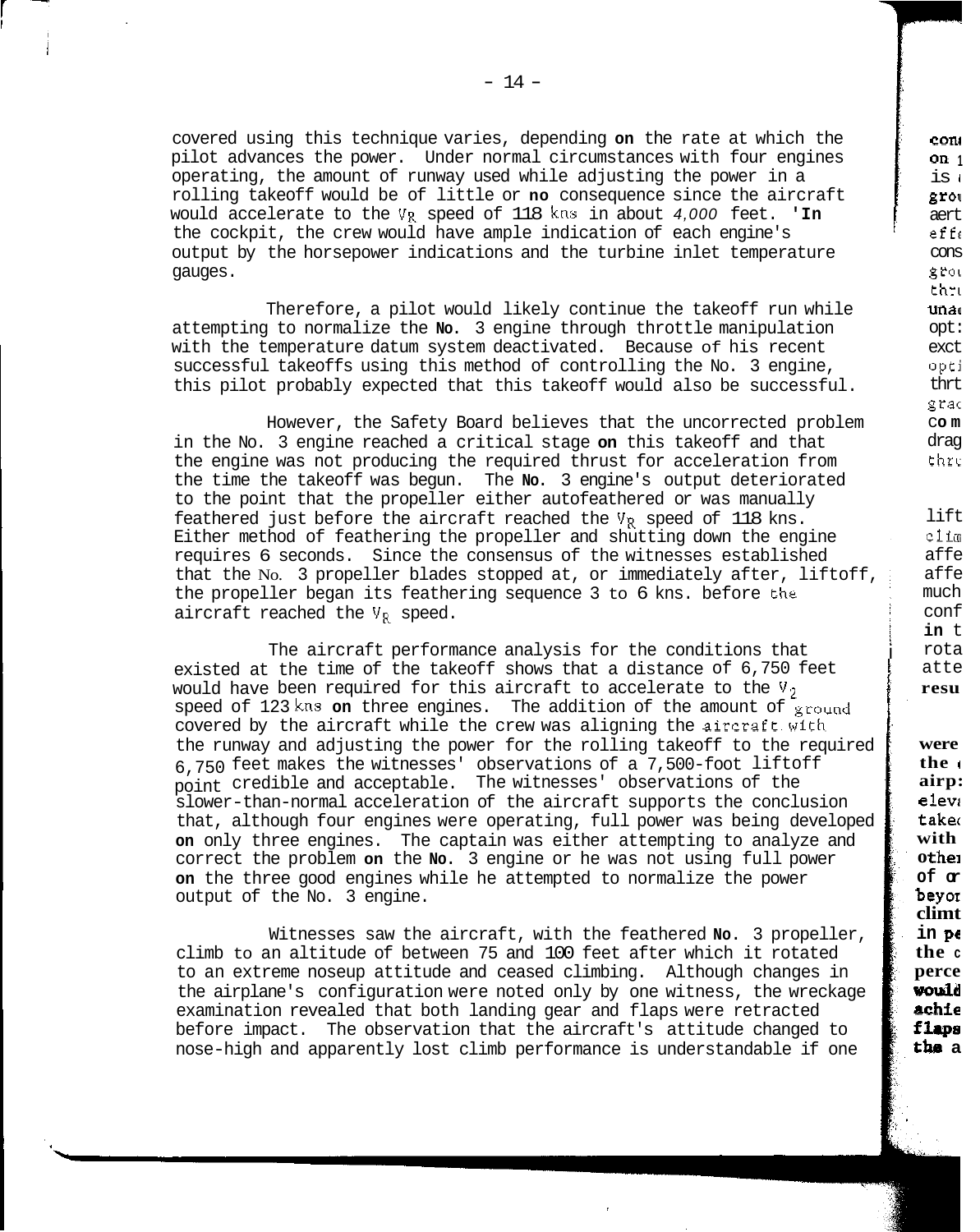.ch the mgines Lrcraf t la ' In *S*  rature

*7* 

un while lation lecent cessf ul. ngine,

d problem 1 that **n** from iiorated  $h$ a $11y$ kns<br>| engine lished<br>r, liftoff, the

/ihat 50 feet | V<sub>2</sub><br>df vgitdwnd<br>|t with he required .f tof **f**  the ,nclusion lg developed halyze and **-1** power p"""<br>|<br>|

propeller, rotated hanges in he wreckage racted banged to lble if one

considers the effects of altitude, airspeed, and configuration changes on performance. Immediately after takeoff, an aircraft's climb capability **is** enhanced as the airflow over the aerodynamic surfaces reacts with the ground plane. As an aircraft gains altitude, the efficiency of the aerodynamic surfaces is significantly affected by the loss of ground effect which results in a decrease in the lift-to- drag ratio and a consequent reduction in the airplane climb capability. With or without ground effect, an aircraft's ability to climb depends on the amount of thrust above that required to overcome the aerodynamic drag in level, unaccelerated flight. For any gear/flap configuration, there is an optimum airspeed, usually above the specified  $\nabla$ <sub>2</sub> speed, at which the excess thrust is maximum. If an aircraft is at an airspeed less than optimum, the thrust used to overcome drag will be greater and the gradient is reduced. The airplane is said to be in the region of reversed thrust available for climb will be less. Thus, the achievable climb drag. Consequently, with a continued reduction in airspeed, the available command when a further decrease in airspeed will result in even higher thrust may not be sufficient to maintain level flight.

Changes in the aircraft's configuration will affect both the lift and drag forces and have an even more significant affect on its climb capability. While retracting the landing gear will have a positive affect, retracting the flaps can have either a negative or positive much below that for the optimum lift-to-drag ratio for the flaps up affect, depending on the airspeed. If flaps are retracted at an airspeed configuration, the loss of climb capability can be catastrophic. Since, in the new configuration, the aircraft is in a region of speed wherein rotating the nose of the aircraft to a higher pitch attitude in an attempt to maintain a given climb gradient or even level flight will result in a further decrease in climb performance.

The evidence indicates that these performance characteristics were prevalent during this accident. The L-188 performance data, for airplane could have achieved a climb gradient of *5.6* percent at ground the conditions existing at the time of the accident, show that the elevation, at a  $\nabla$ <sub>2</sub> speed of 123 KEAS, with three engines operating at takeoff power, flaps extended to the 78 percent takeoff position, and with the landing gear down. When the aircraft reached 50 feet, with other factors remaining constant, it could have achieved a climb gradient beyond the end of the departure runway. Any attempt to increase the of only 2.3 percent, barely above the 2.19 percent terrain gradient climb graddent would have resulted in a loss of airspeed and *a* reduction in performance. After the gear was retracted, which took about 9 seconds, the climb performance would have increased and a gradient of about *4*  percent should have been obtainable. The retraction of flaps, however, would have had a severely negative affect, by reducing the maximum achievable climb gradient to about 2 percent if  $V_2$  speed for takeoff flaps was maintained. If the speed was allowed to decrease only 5 kns., the aircraft would have been unable to maintain level flight.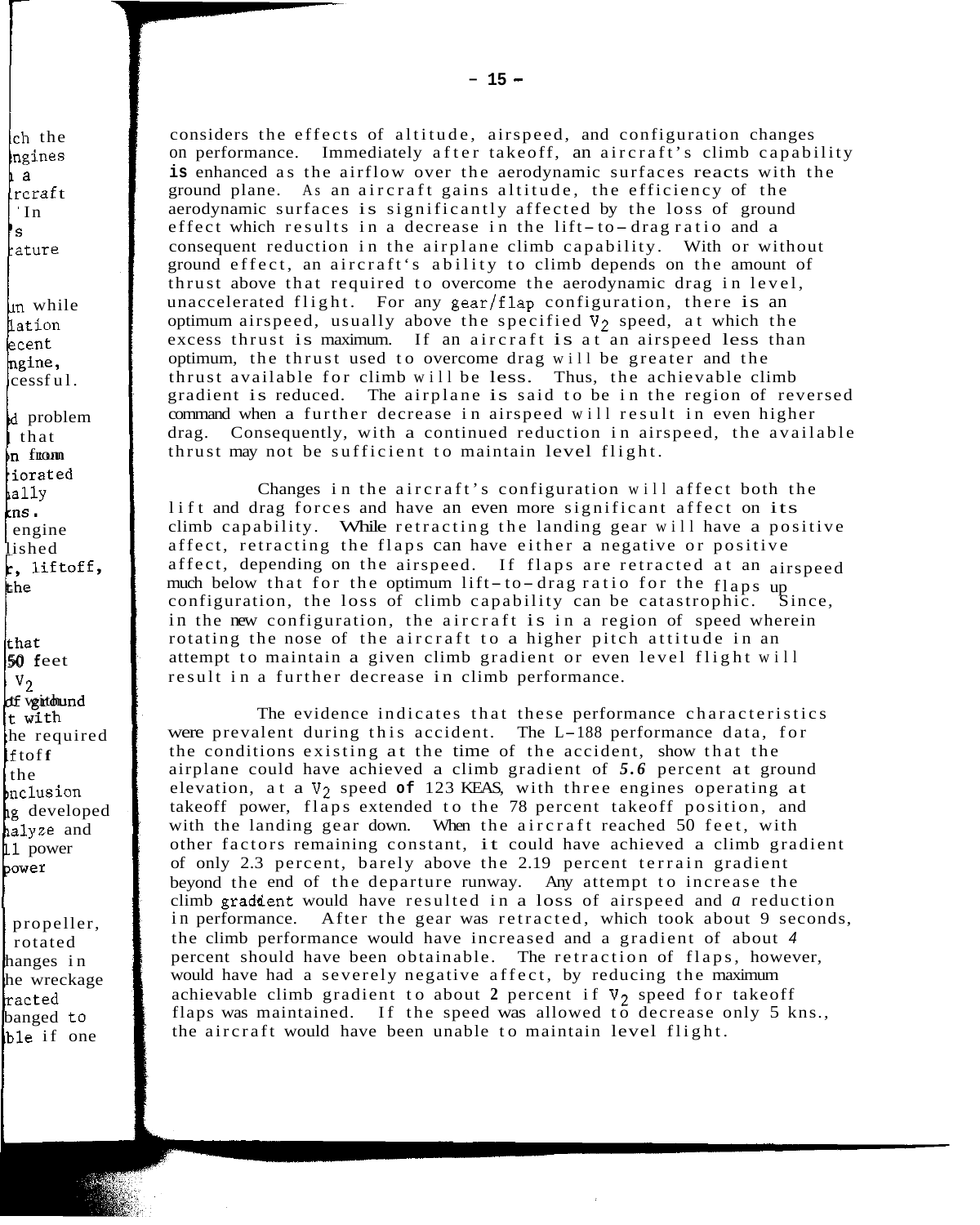an airspeed very close to  $V_2$ . With the No. 3 engine inoperative, the gear down, and the flaps extended, the aircraft's ability to out climb higher airpseeds while outclimbing the terrain was nil. After the the rising terrain was marginal, and it's ability to accelerate to landing gear was fully retracted, the aircraft could have continued to climb clear of terrain while accelerating with the flaps in the takeoff position. However, the extreme nose-high attitude and the cessation of climb indicates that the crew acted to retract the flaps before the aircraft was allowed to accelerate. As the flaps were retracting, the aircraft's climb capability, even at a constant airspeed, was reduced. would have caused the aircraft to pitch to a higher noseup attitude Furthermore, the change in aerodynamic forces as the flaps retracted unless the crew exerted forward pressure **on** the control column. Under the critical situation confronting them, the Safety Board believes that the crew would have been reluctant to push the nose down. **In** any event, the **loss** of only a few knots of airspeed was sufficient to place the aircraft in a position from which recovery was not possible. The Safety Board believes that the aircraft became airborne at

Although the captain had taken off successfully with the engine problem, he should have been prepared to abort the takeoff and then to have taken that action when the propeller feathering sequence started.

spare parts at Guam to correct any major engine difficulty, the Safety Since he knew that Air Manila had **no** maintenance facility or Board believes that the captain continued the takeoff with the intention was any way he could get the No. 3 engine to operate, continue to his of analyzing the problem after the aircraft was airborne and, if there destination. If the engine could not be restarted, he had the option to return and land.

The Safety Board believes that the captain's failure to abort the takeoff immediately after the propeller feathering sequence was initiated, exposed the aircraft and its passengers to a hazardous situation that the company policy and good operating practices have been designed aircraft by utilizing only the two outboard engines for symmetric reverse to prevent. There was adequate runway remaining to have stopped the and the aircraft's normal braking system.

### 3. CONCLUSIONS

### 3.1 *1*  Findings

1. The flightcrew members were certificated and qualified in accordance with the Republic **of** the Philippines regulations and requirements.

.. ~

'?

.. !

ր<br>1966 - Անգլի Արարանի համար։<br>1966 - Մարտանի համար, համար։ **I** -. ,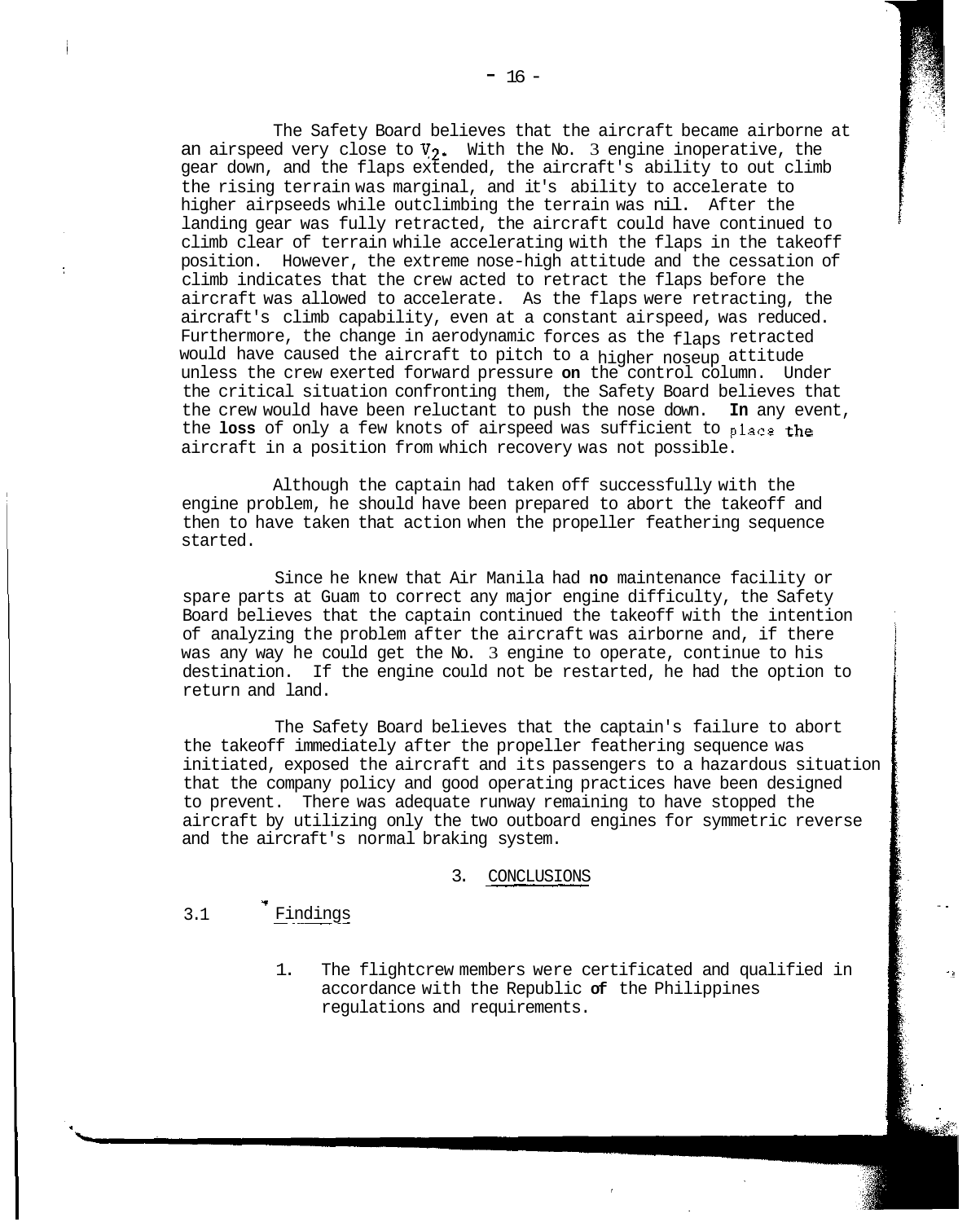lrne at the :limb

**B** 

ra de la componentación de la componentación de la componentación de la componentación de la componentación d<br>Componentación

rd to keoff **.on** of .e , the liced. ed de Under s that the event,

le and ence

.ty or iafety ltention there **I** his ption to

<sup>D</sup>abort was 6 situation esigned c reverse the

lified in

- **2.** The aircraft was originally certificated and registered by the United States Federal Aviation Administration and recertificated and reregistered under the Republic of the Philippines regulations.
- **3.** The airworthiness of the aircraft could not be determined.
- *4.* The aircraft's transponder, a required item, was known had not been repaired. to be inoperable before the flight departed Manila and
- **5.** The aircraft's fuel load was a mixture of **JP-4** and Jet **<sup>A</sup>** kerosene. This mixture has a low flashpoint  $-$  about **30°F** -- and a hazardous fire propagation characteristic.
- **6.** This accident was partially survivable. Twenty-eight occupants of the aircraft survived the impact loads but were unable to escape or be rescued because of the rapid onset of fire.
- **7.** The aircraft departed Manila with an unresolved problem **of** low horsepower output in the **No. 3** engine.
- **8.** The aircraft arrived in Guam with the **No. 2** propeller feathered.
- **9.** The only maintenance performed **on** the **No.** 2 engine/ propeller installation was the addition of oil.
- 10. All four engines were observed to start normally and to continue running until the aircraft lifted off the runway.
- 11. The flaps were extended to the takeoff position before the aircraft started the takeoff.
- 12. Slow acceleration to attain V<sub>2</sub> speed resulted in an excessive amount of runway being used for takeoff.
- **13.** The **No. 3** propeller feathered during liftoff. This action began before the aircraft reached rotation speed.
- 14. There was adequate runway available **to** have aborted the takeoff following the initiation of the **No. 3**  propeller feathering; however, the captain continued the takeoff.
- 15. The aircraft lifted off the runway at the 7,500-foot point and climbed to about **100** feet.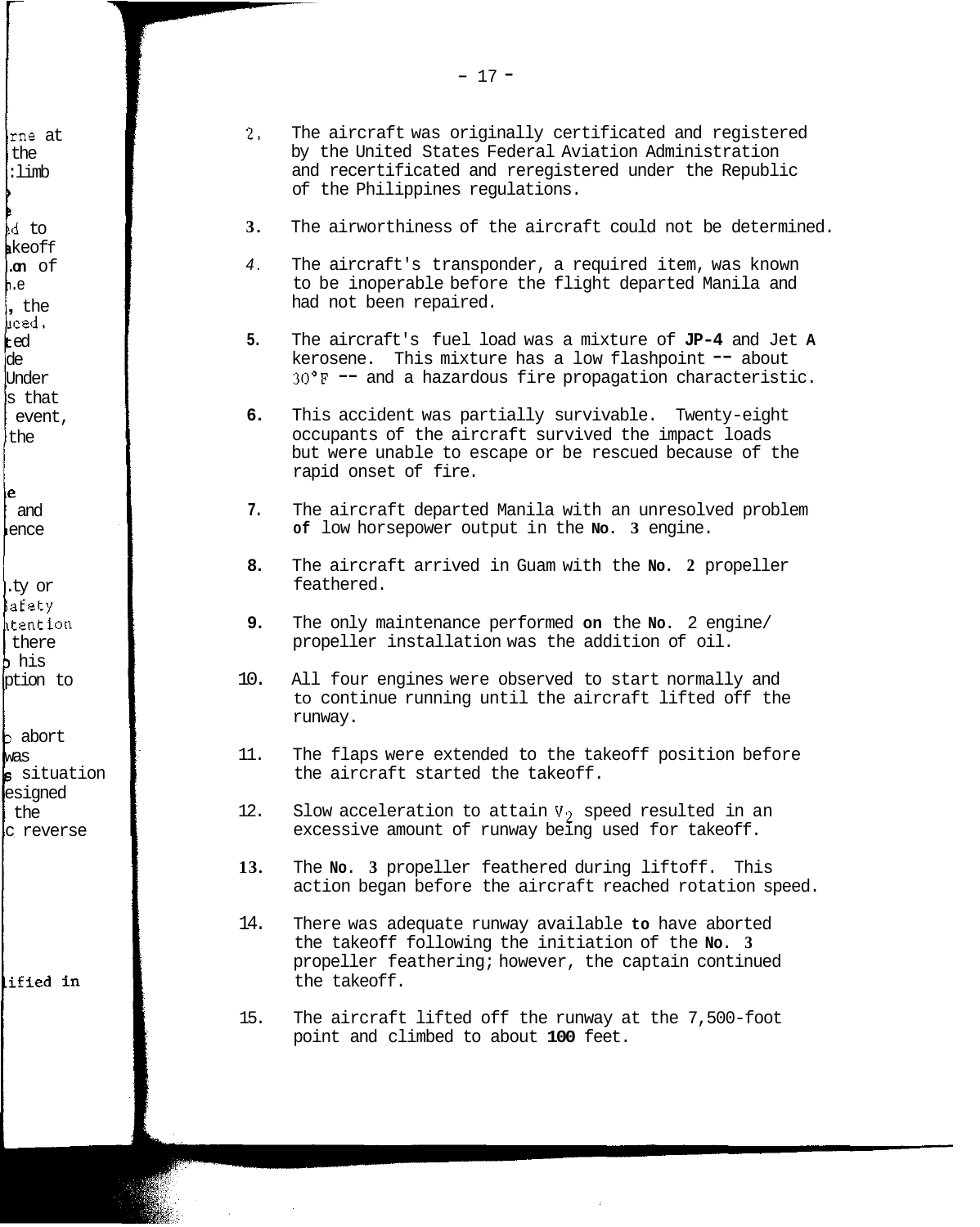- **16.**  The crew retracted landing gear and flaps before the aircraft reached the apex of the climb.
- **17.**  The aircraft was not accelerated to a speed at which a climb could be maintained in a flaps-up configuration.
- **18.**  The aircraft rotated to a nose-high attitude at the top of the climb with a resultant loss of airspeed and lateral stability.
- **19 <sup>a</sup>** The aircraft did not climb to an altitude high enough were retracted prematurely. to clear the rising terrain because the wing flaps

### **3.2** Probable Cause

probable cause of this accident was the loss of climb capability after The National Transportation Safety Board determines that the the crew retracted the flaps at too low an altitude to clear the rising as the aircraft lifted off the runway. terrain. The flaps were retracted after the No. **3** propeller feathered

Contributing to the accident was the captain's decision to continue the takeoff after an engine failed before reaching rotation speed.

*4.* SAFETY RECOMMENDATIONS

result of this accident. The Safety Board did not issue any safety recommendations as a

BY THE NATIONAL TRANSPORTATION **SAFETY** BOARD

| $/s/$ KAY BAILEY |  |
|------------------|--|
| Acting Chairman  |  |
|                  |  |

1

- */SI* FRANCIS H. McADAMS **Member**
- *is/* PHILIP A. HOGUE Member
- /s/ WILLIAM R. HALEY Member

September **26,** 1977

**T**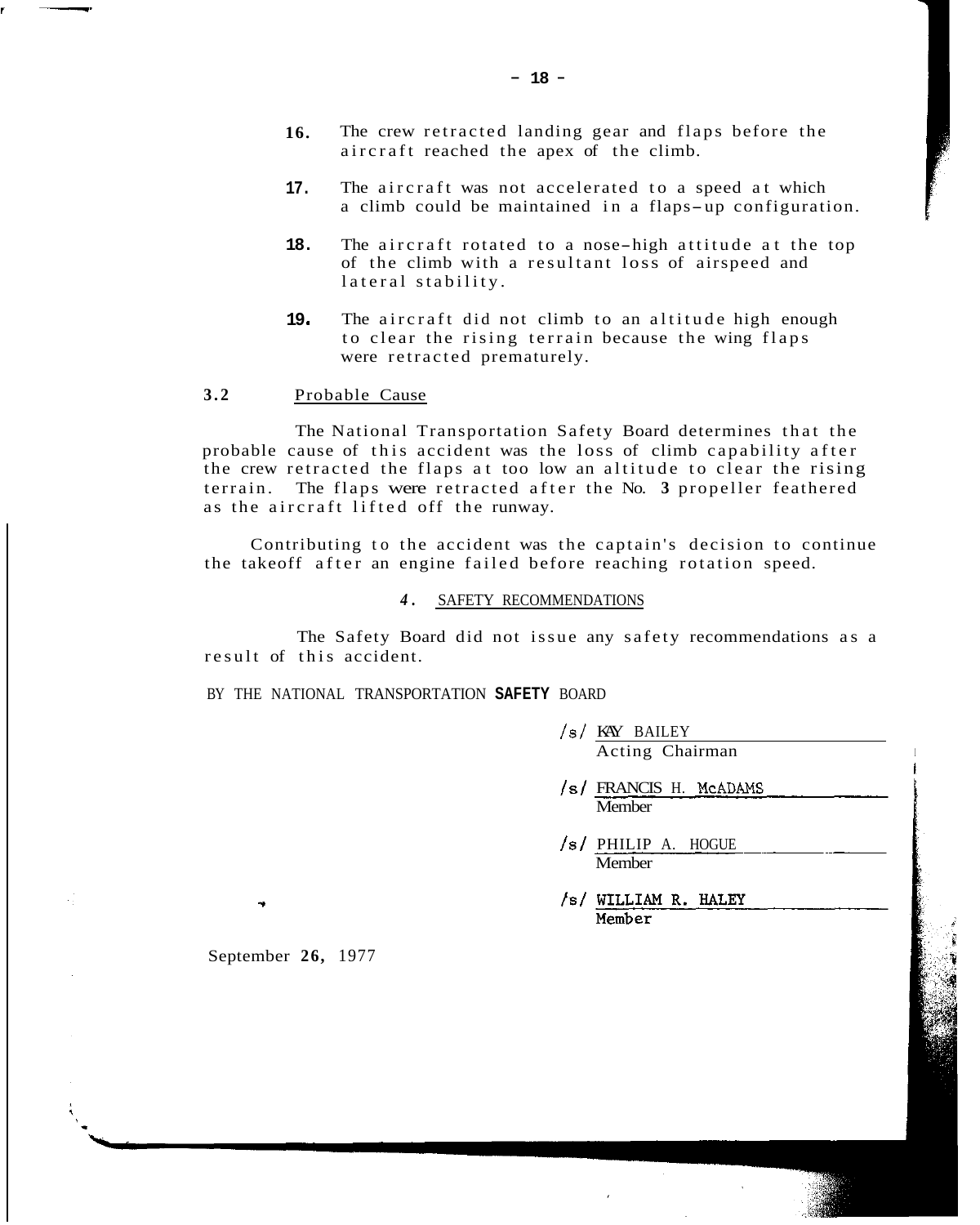### *5.* APPENDICES

 $- 19 -$ 

5.1 APPENDIX A

### INVESTIGATION AND HEARING

### *1.* Investigation

The National Transportation Safety Board was notified of the Marianas Islands, at **0330** Guam daylight time, June **6,** 1976. accident at 0219 e.d.t., June 4, 1976. Investigators arrived in Guam,

The National Transportation Safety Board notified the Republic of the Philippines, the State of Registry, by telephone to the Philippine notification was forwarded to the Philippine Government through the Embassy, Washington, D.C., at 1400 G.m.t. on June 4, 1976. Additional United States Embassy in Manila. The Republic of the Philippines assigned an accredited representative to assist the United States in the investigation.

The National Transportation Safety Board investigated the crash. The Federal Aviation Administration, The Federal Bureau of Investigation, Department of the Navy, Guam Department of Public Safety, Lockheed-Corporation, and Air Manila, Inc., also assisted in the investigation. California Company, Detroit Diesel Allison Division-General Motors

Working groups were established for: operations, which included air traffic control, weather, and witnesses; human factors; powerplants; structures; systems, which included maintenance records; cockpit voice recorder and flight data recorder.

Parties to the investigation were: Air Manila, Inc.; Federal Aviation Administration; Lockheed-California Co. **of** the Lockheed Aircraft Corp.; and Detroit Diesel Allison Division-General Motors Corp.

**2.** Hearing

No public hearing was convened by the Safety Board.

 $\mathbf{ion}$ .

top

gh

the Iter ising ared

ntinue

**LS** as a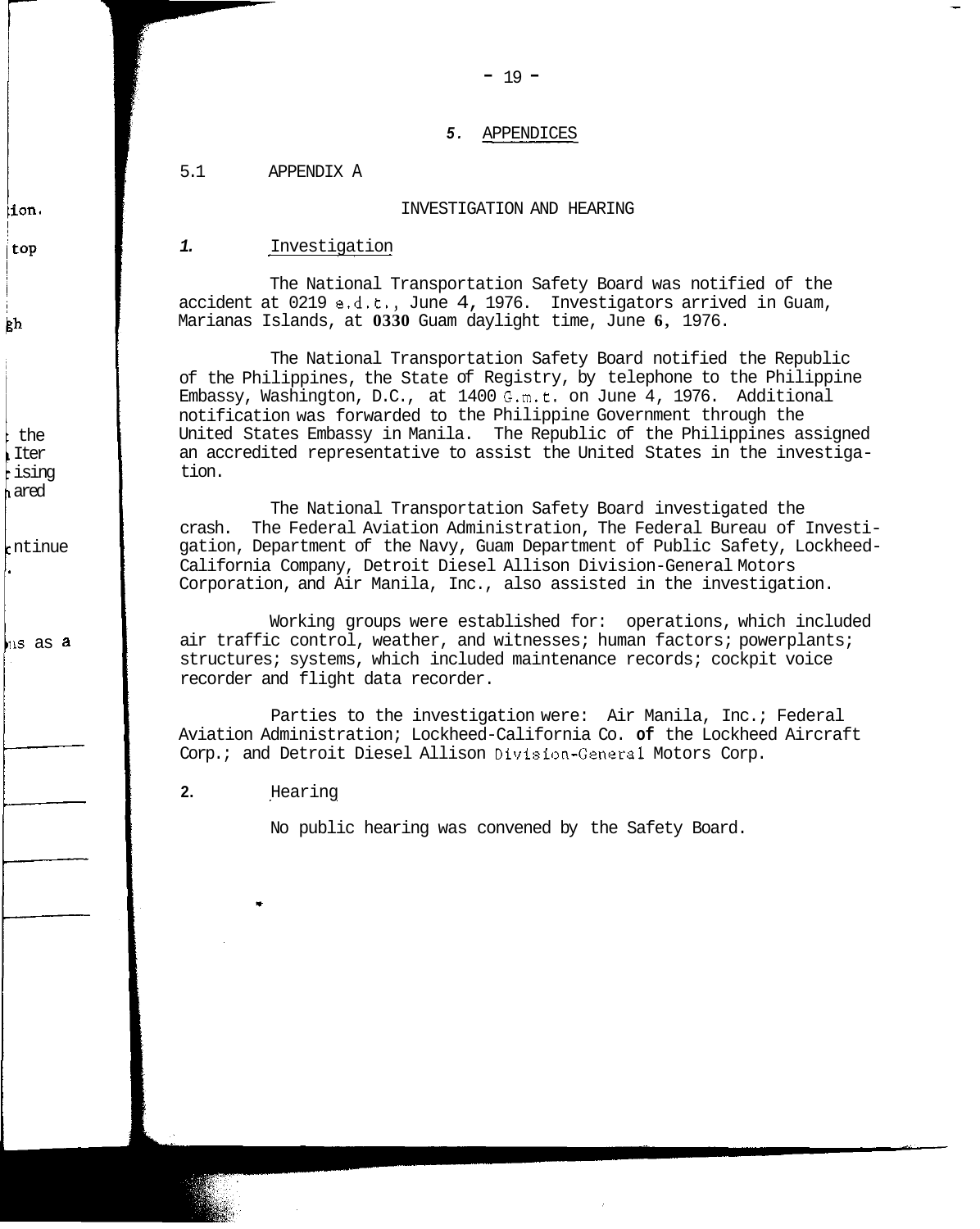### 5.2 APPENDIX **B**

### FLIGHTCREW TRAINING AND PROFICIENCY

equipment operated and the tasks performed. Air Manila, Inc., send The flightcrew held current aeronautical certificates for the their flight personnel either to school at the contractor's domicile or aircraft training and qualification. In the case of flight deck personnel, the contractor sends instructors to the Air Manila facility to perform demonstrations in the handling of abnormal and emergency conditions of flight aircraft type-rating flight checks are given in the local area. Proficiency are required. Under the procedures of Republic of the Philippines Administrative Orders, aeronautical licenses expire annually and airmen must reapply for appropriate licenses. The proficiency demonstration for requalification **may** be conducted by a designated check airman, who is a company employee, and are aboard the aircraft. Accordingly, emergency procedures may be discussed the check may be conducted during a regular service flight while passengers but not performed. Flight maneuvers with partial or unbalanced power are not required.

The training records of flight captain and first officer contained satisfactory grades for: "stability and judgment; command ability; weight<br>and balance check; takeoff roll; rotation and liftoff..." On April 4, 1971, during an en route training flight which was conducted on a Fairchild F-27 and balance check; takeoff roll; rotation and liftoff..." charter flight, the captain's flight evaluation report contained the remark: "Pilot undershot runway **06,** premature in asking for full flaps." Otherwise, on that flight, the observed standard evaluation gradings were satisfactory.

### CREW INFORMATION

### Captain Roberto Javaleva

September **16,** 1964. He held an Airline Transport Pilot's License No. 733, issued by the Civil Aeronautics Administration, Republic of the Philippines. He was type rated in L-188 aircraft and had been classified as a captain in L-188's on December 18, 1971. His license to operate L-188 aircraft was certified valid from March 1, 1976 to August **31,** 1976. Captain Javaleva had a current ATR medical certificate issued February 19, 1976, with the'limitation that, "Holder shall possess correcting lenses for near visfon while exercising the priveleges of his airman certificate." Captain Roberto Javaleva, 46, was employed by Air Manila on

Captain Javaleva's flight time was as follows: **<sup>I</sup>**

|        | hours              |
|--------|--------------------|
|        | hours              |
|        | hours              |
| 62:40  | hours              |
| 153:35 | hours              |
|        | 10,016<br>2,422:45 |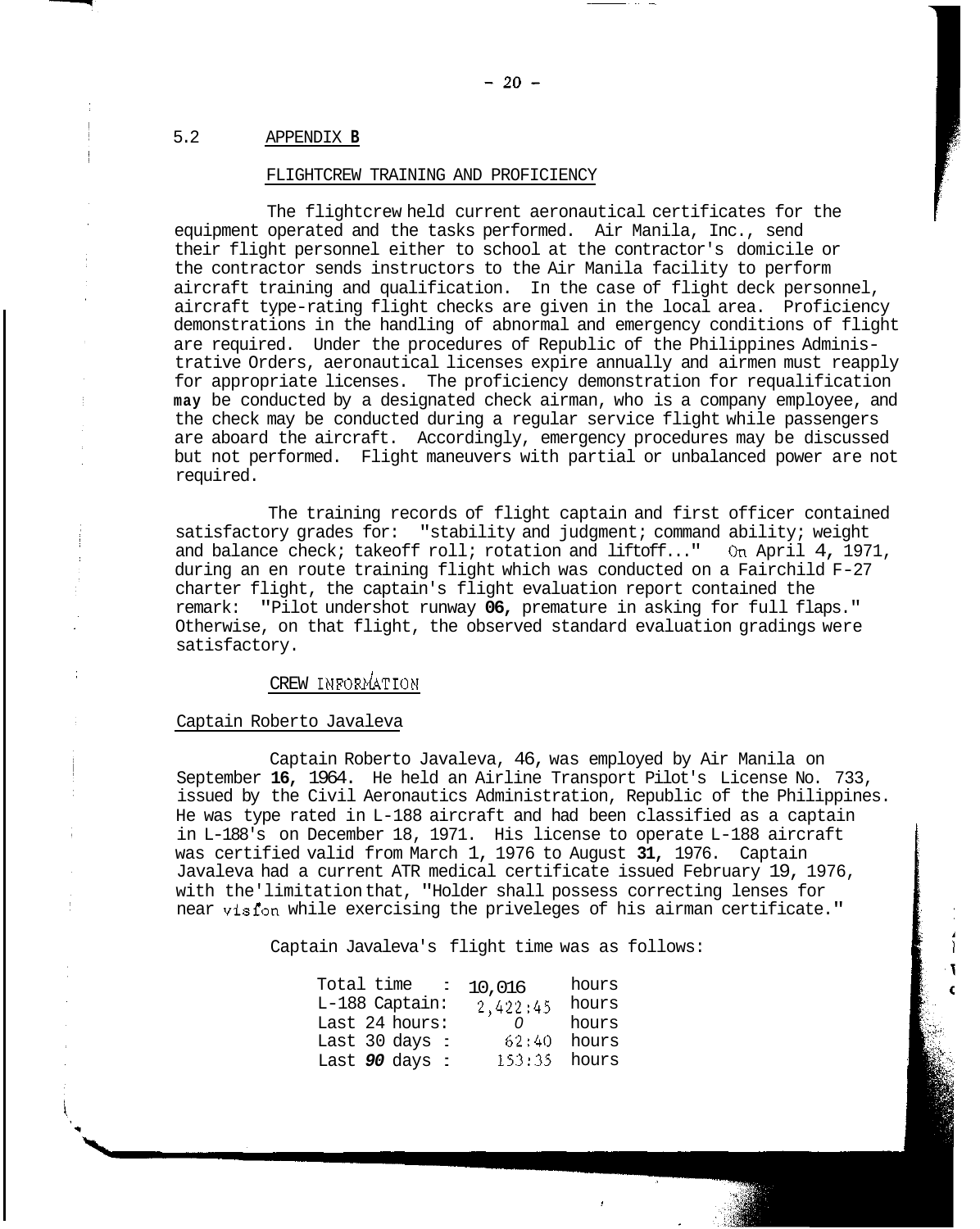### First Officer Ernesto Nacion

**on** April 17, 1968. He held an Airline Transport Pilot's License No. 1403 issued by the Civil Aeronautics Administration, Republic of the Philippines. He was typed rated in L-188 aircraft and had been classified as an L-188 was certified valid from January, 1976, to June 30, 1976. First Officer reserve captain **on** March 10, 1975. His license to operate L-188 aircraft Nicion had a current ATR medical certificate issued December 23, 1975, with no limitation listed. First Officer Ernesto Nacion, 40, was employed by Air Manila

First Officer Nacion's flight time was as follows:

| Total time<br>$L-188$ time<br>Last 24 hours:<br>Last 30 days : | $8,906:44$ hours<br>: $2,037:21$ hours<br>$\Omega$ | hours<br>58;30 hours |
|----------------------------------------------------------------|----------------------------------------------------|----------------------|
| Last 90 days :                                                 | $125:20$ hours                                     |                      |

### Flight Engineer Johnsthan Javaleva

Flight Engineer Johnathan Javaleva, 32, was employed by Air Manila **on** February 28, 1969. He held a Flight Engineer's License, No. 744, He was qualified as an L-188 Flight Engineer **on** November 27, 1974, and was issued by the Civil Aeronautics Administration, Republic of the Philippines. certified to operate the L-188 valid from March 1, 1976, to February 29, with no limitations. 1977. He had Flight Engineer medical certificate dated February 11, 1976,

Flight Engineer Javaleva's flight time was as follows:

| $L - 188$ | Total time    |      | : 5,593:17 hours<br>193:25 | hours |
|-----------|---------------|------|----------------------------|-------|
|           | Last 24 hours | - 11 | 1:05.                      | hours |
|           | Last 30 days  | ÷    | 64.50                      | hours |
|           | Last 90 days  |      | 156:20 hours               |       |

### Relief Officer Salvador Bello

on February 1, 1970. He held an Airline Transport Pilot's License, No. 73A17, Flight Engineer's License, No. 75-14, issued by the Civil Aeronautics Administration, Republic of the Philippines. He was qualified as an L-188 First Officer **on** September 24, 1974 and was certified to operate L-188's Valid from December 1, 1975, to November 30, 1976. He had an ATR medical certificate dated November 10, 1975, with **no** limitations. Relief Officer Salvador Bello, 33, was employed by Air Manila

-

## **F**

**L** 

I I

<sub>nnel,</sub><br><sub>ciency</sub> flight tnisireapply 'cation ee, and [ngers cussed are not

ltained eight , 1971,  $F-27$ 

PS. **,I**  were

```
n 
. 733,
```
ippines. ltain .aft

.976, br .<br>..."

L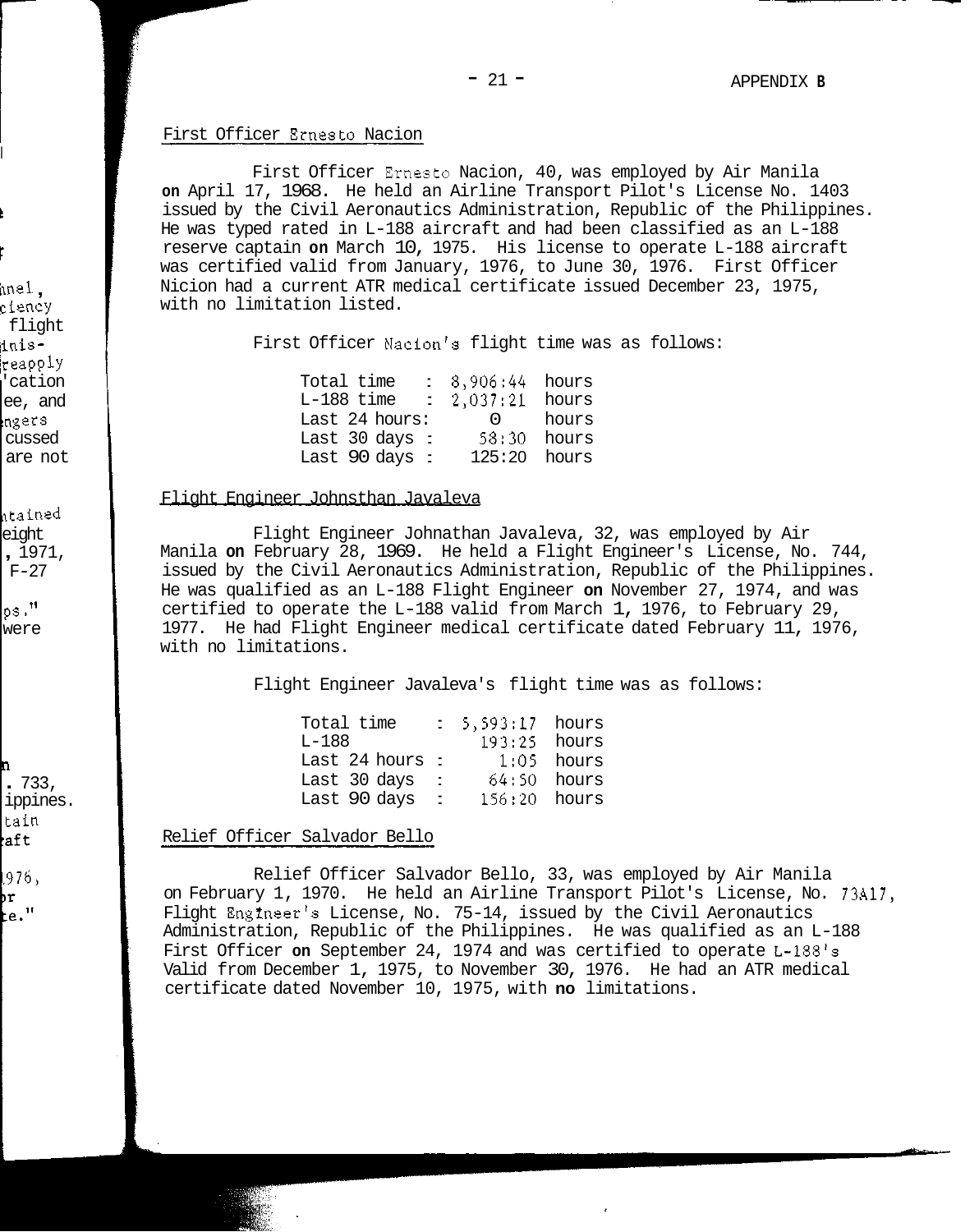Relief Officer Bello's flight time was as follows:

| Total time<br>$L-188$ time |                 | $: 6,051:50$ hours | $81:18$ hours |
|----------------------------|-----------------|--------------------|---------------|
| Last 24 hours              | $\sim$ 10 $\pm$ |                    | $1:05$ hours  |
| Last 30 days               | ÷               |                    | $64:45$ hours |
| Last 90 days               | $\sim$          | $148:05$ hours     |               |

### Flight Navigator Romeo Almario

in March 31, 1976. He held a Flight Navigator's License, **No.** 71-2, issued by the Civil Aeronautics Administration, Republic of the Philippines, on January 14, 1976. He held a Flight Navigator's medical certificate dated January 16, 1976, with limitation, "Holder shall possess correcting lenses for near vision while exercising the privileges of his airman certificate." These certificates were a reinstatement **of** a previous January 31, 1977. license and he was certificated valid to operate from March 29, 1976, to Flight Navigator Romeo Almario, 46, was employed by Air Manila

however, he had flown 227:15 hours as an observer for the reinstatement and renewal of his Flight Navigator's License and 21:55 hours since March 31, 1976, as an operating navigator. Flight Navigator Almario's total flight time was not available;

I

 $\overline{1}$ 

In addition to the flight deck crewmembers, the crew contained two mechanics, one load master and four cabin personnel. One mechanic was certified as an airframes and powerplant mechanic by the Civil Aeronautics Administration, Republic of the Philippines.